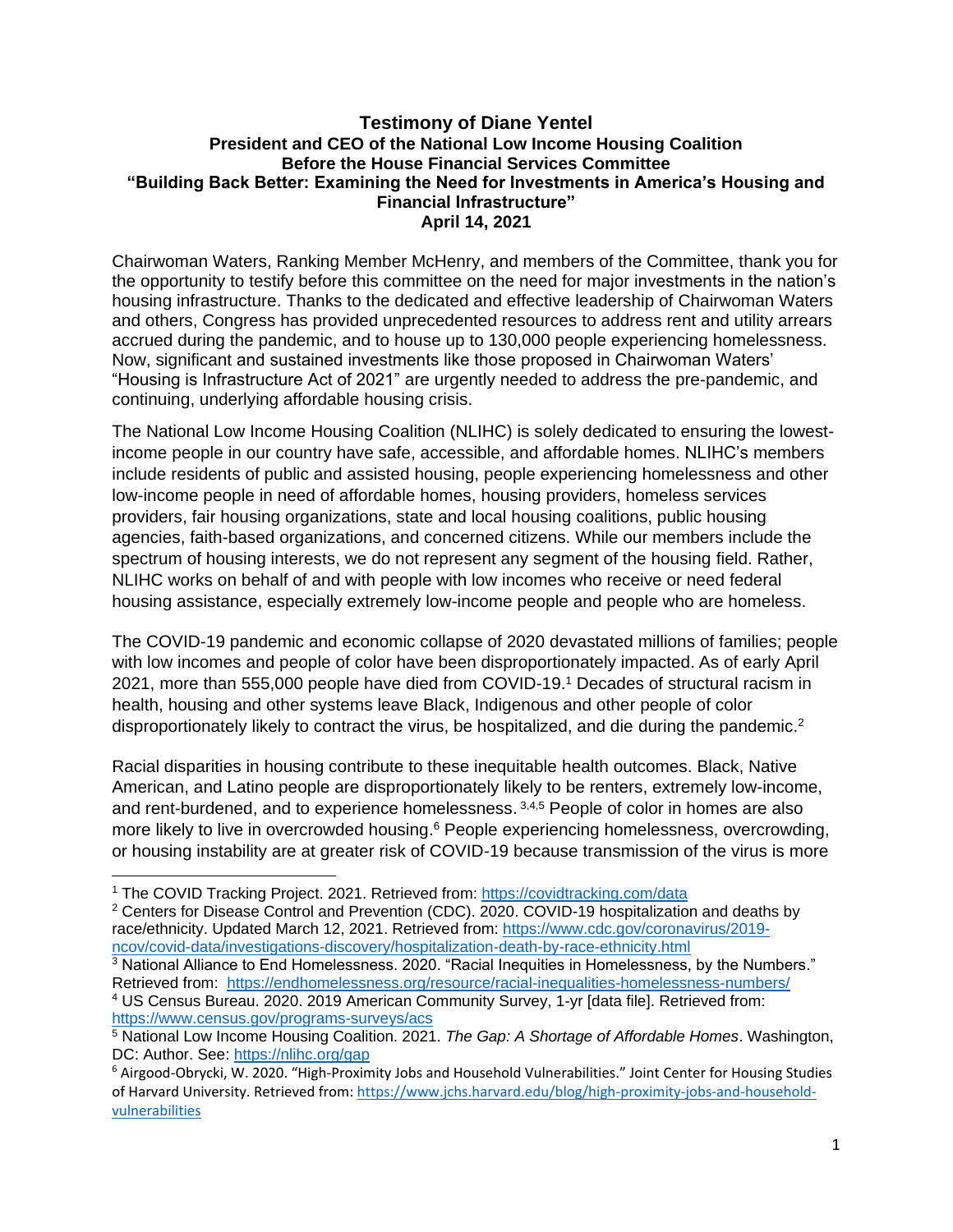likely in congregate shelters and crowded homes, where people are unable to maintain safe social distancing.<sup>7,8</sup>

The pandemic made clear that affordable homes are necessary for individual and public health, but renters have struggled to remain safely and stably housed throughout the pandemic. This housing instability is due in large part to the severe shortage of affordable and available homes for people with the lowest incomes before the pandemic began. Ten million very low-income households struggled to pay rent before the COVID-19 crisis, and they are now in an even more perilous position due to loss of jobs and increased expenses from the pandemic.

NLIHC's annual report, *The Gap: A Shortage of Affordable Rental Homes*, documents the severe shortage of decent, accessible, and affordable homes for extremely low-income people. The report provides estimates of affordable housing needs for each state, the District of Columbia, and the largest metropolitan areas in the U.S. This research demonstrates the housing instability that existed before the pandemic and that contributed to the tremendous needs during the pandemic.

Pre-pandemic, there was a shortage of nearly seven million affordable and available rental homes for America's lowest-income renters earning less than the federal poverty rate or 30% of their area median income (AMI). For every 10 of the lowest-income renters, there are fewer than four homes affordable and available to them. Without affordable options, nearly ten million very low-income households were severely housing cost-burdened pre-pandemic, spending more than half of their incomes on rent and utilities.

Paying most of their limited incomes to keep roofs over their heads, these ten million renter households were one financial shock away from missing rent and facing eviction and, in worst cases, homelessness. The coronavirus and its economic fallout *was* that financial shock. Lowincome renters lost jobs and wages, had increased costs, and struggled more than ever to make ends meet.

A patchwork of federal, state, and local resources and protections, including a federal eviction moratorium implemented in September 2020 by the Centers for Disease Control and Prevention (CDC), kept many renters stably housed during the pandemic – but millions of families struggled to pay the rent. The latest estimates indicate that at least 9 million renter households<sup>9</sup> owe over \$50 billion in rent and utility arrears<sup>10</sup> and remain at high-risk of losing their homes during the pandemic.

 $^7$  Nande, A., et al. 2021. "The effect of eviction moratoria on the transmission of SARS-CoV-2." Working paper. Retrieved from:<https://www.medrxiv.org/content/10.1101/2020.10.27.20220897v2>

<sup>&</sup>lt;sup>8</sup> Chapman, L. A. C., et al. 2020. Comparison of infection control strategies to reduce COVID-19 outbreaks in homeless shelters in the United States: A simulation study. MedRxiv working paper. Retrieved from:<https://www.medrxiv.org/content/10.1101/2020.09.28.20203166v3>

<sup>9</sup> Consumer Financial Protection Bureau. 2021. "Housing Insecurity and the COVID-19 Pandemic." Retrieved from: [https://www.consumerfinance.gov/data-research/research-reports/housing-insecurity-and](https://www.consumerfinance.gov/data-research/research-reports/housing-insecurity-and-the-covid-19-pandemic/)[the-covid-19-pandemic/](https://www.consumerfinance.gov/data-research/research-reports/housing-insecurity-and-the-covid-19-pandemic/)

<sup>10</sup> Zandi, M.,& Parrott, J. 2021. "Averting an Eviction Crisis." Retrieved from: <https://www.urban.org/research/publication/averting-eviction-crisis>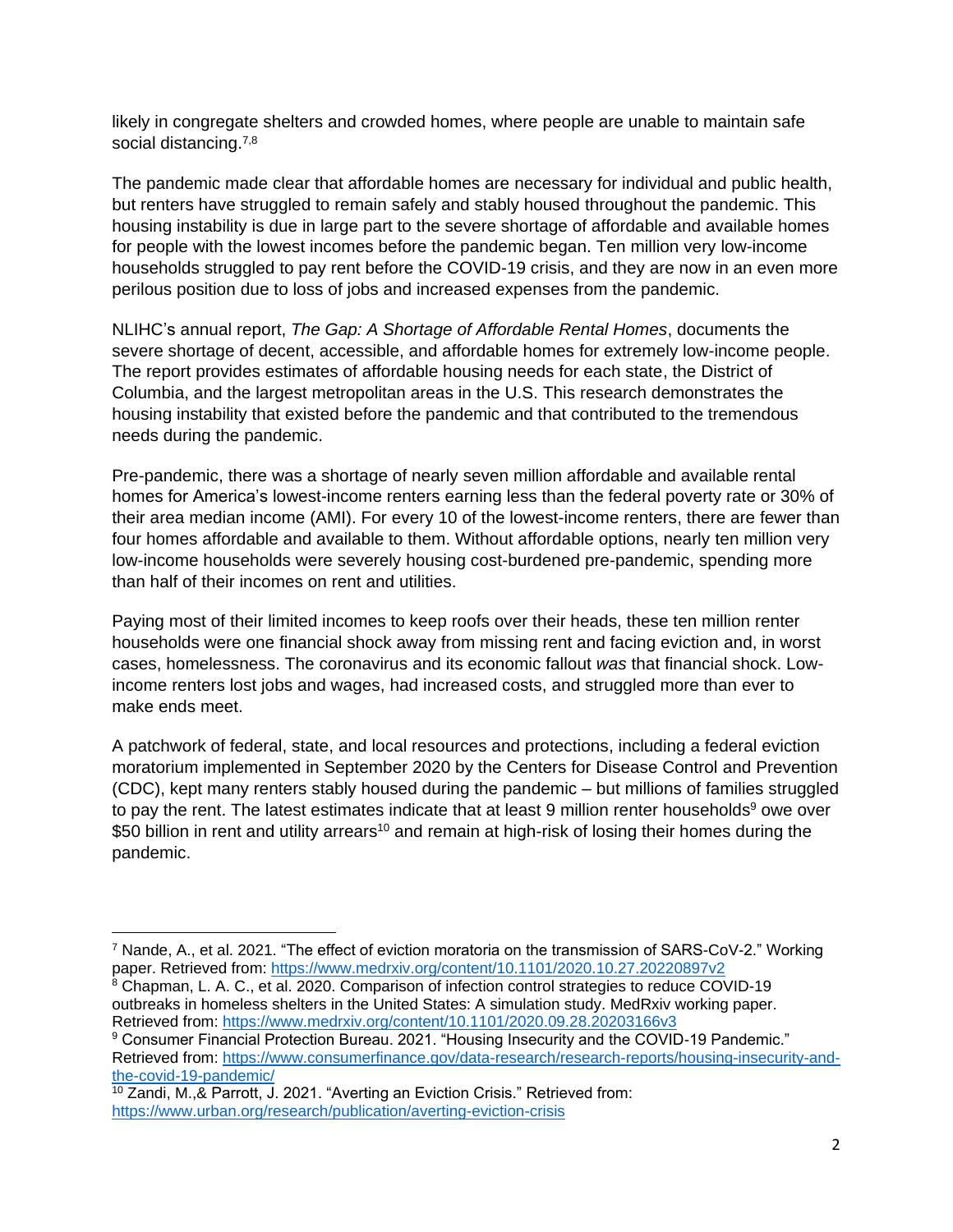In response to the pandemic-related housing needs, Congress extended the CDC eviction moratorium through January 2021 (and President Biden further extended it through June 2021) and provided a combined total of \$85 billion for housing and homelessness assistance, including \$46.5 billion in emergency rental assistance to address rent and utility arrears accrued during the pandemic.

These critically needed resources will go a long way to help renters remain in their homes and to keep people experiencing homelessness safe, healthy, and housed during COVID-19. As the nation recovers from the pandemic, Congress must turn its attention to increasing investments in long-term solutions that address the underlying, structural reasons for our nation's housing crisis, and to advancing the policy and programmatic changes needed to ensure housing programs work for Black, Indigenous, and other people of color.

These solutions, advanced by NLIHC's HoUSed campaign for universal, stable affordable housing<sup>11</sup>, include:

- 1. Expanding rental assistance to make it universally available to all eligible households in need and improving the program to ensure it meets the needs of the lowest-income and most marginalized people;<sup>12</sup>
- 2. Increasing the supply of housing affordable to people with the lowest incomes through a \$70 billion investment to preserve the nation's public housing infrastructure and at least \$40 billion to expand the national Housing Trust Fund (HTF);<sup>13</sup>
- 3. Creating a permanent emergency rental assistance program, through a National Housing Stabilization Fund, to keep families stabilized during a crisis, whether that crisis be another pandemic, a natural disaster, or other financial crisis;<sup>14</sup> and
- 4. Strengthening and enforcing renter protections to address the power imbalance between renters and landlords, which puts renters at risk of housing instability.<sup>15</sup>

In my testimony today, I will discuss the housing needs of the lowest-income people, the need to invest in vital affordable housing programs through a comprehensive infrastructure and jobs package, and how doing so will help our nation not only recover from the pandemic but thrive in its wake.

[https://nlihc.org/sites/default/files/Solution\\_Stabilization\\_Fund.pdf](https://nlihc.org/sites/default/files/Solution_Stabilization_Fund.pdf)

<sup>&</sup>lt;sup>11</sup> National Low Income Housing Coalition. 2021. Housed Campaign. Retrieved at: <https://nlihc.org/housed>

 $12$  National Low Income Housing Coalition. 2021. Housed Campaign, "Ensure Universal Rental Assistance." Retrieved from: [https://nlihc.org/sites/default/files/Solution\\_Rental\\_Assistance.pdf](https://nlihc.org/sites/default/files/Solution_Rental_Assistance.pdf)

<sup>&</sup>lt;sup>13</sup> National Low Income Housing Coalition. 2021. Housed Campaign, "Expand and Preserve the Supply of Affordable Rental Homes." Retrieved from: [https://nlihc.org/sites/default/files/Solution\\_Supply.pdf](https://nlihc.org/sites/default/files/Solution_Supply.pdf)

<sup>&</sup>lt;sup>14</sup> National Low Income Housing Coalition. 2021. Housed Campaign, "Provide Emergency Rental Assistance to Households in Crisis." Retrieved from:

<sup>&</sup>lt;sup>15</sup> National Low Income Housing Coalition. 2021. Housed Campaign, "Expand Renter Protections." Retrieved from: [https://nlihc.org/sites/default/files/Solution\\_Renter-Protections.pdf](https://nlihc.org/sites/default/files/Solution_Renter-Protections.pdf)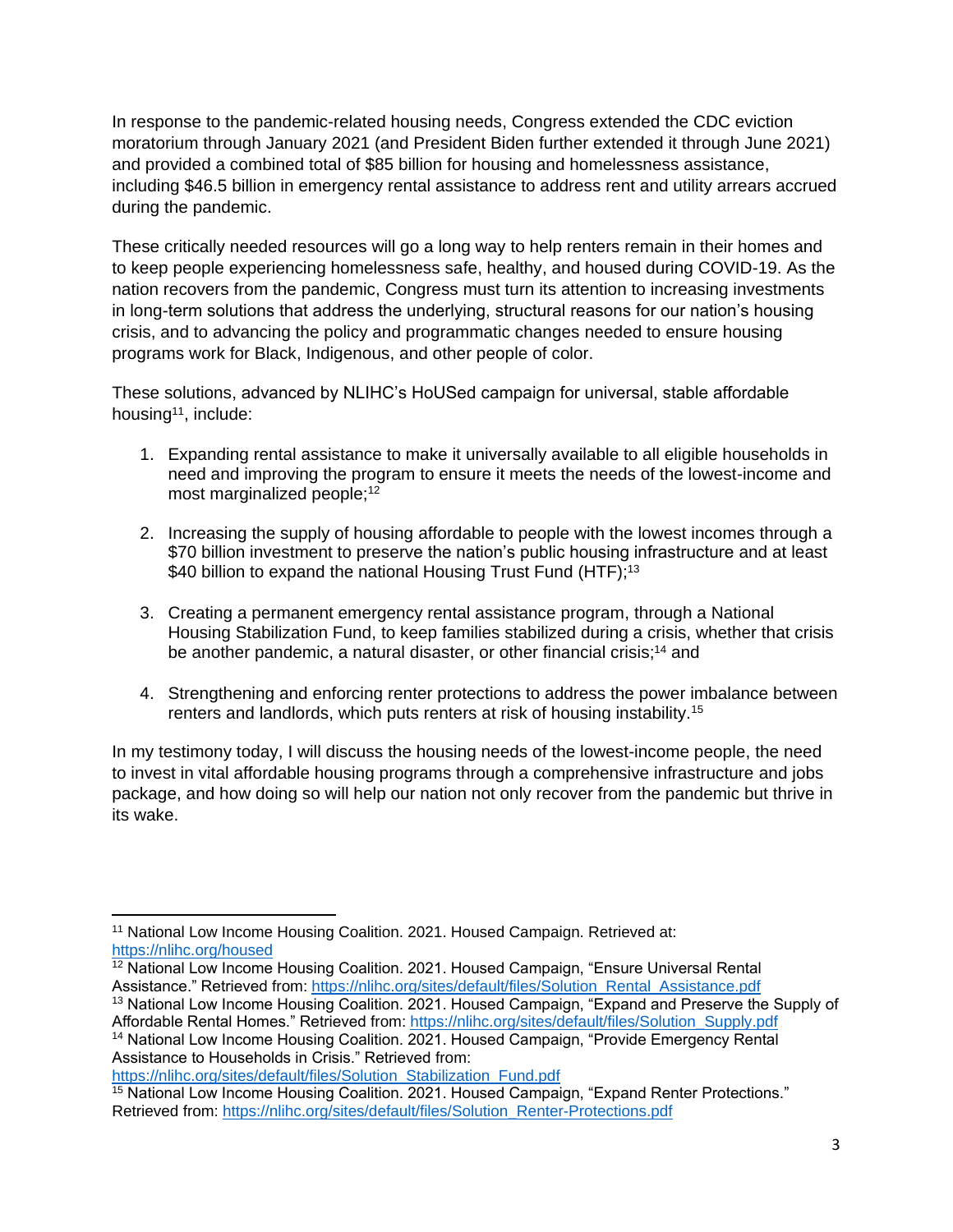### **Urgent Housing Needs During the Pandemic**

The COVID-19 economic recession and its resulting job and wage losses magnified and accelerated the existing affordable housing crisis. More than 20 million renters live in households that have suffered COVID-19-related job loss.<sup>16</sup> While the overall unemployment rate fell to 6.7% by the end of 2020, the Black and Latino unemployment rates were still considerably higher – 9.9% and 9.3%, respectively – and a Federal Reserve analysis finds the unemployment rate for workers in the bottom wage quartile may have been higher than 20%.<sup>17</sup>

Many low-income renters, who are disproportionately people of color, are behind on rent and not confident about their ability to pay in the coming months. In January, 21% of renters reported being behind on rent payments. Among renters earning less than \$25,000 per year, over 30% were behind. Renters of color are more likely to be struggling: 29% of Latino renters and 36% of Black renters were behind on rent, compared with 12% of white renters. Nearly onethird of all renters, and nearly half of the lowest-income renters, had no or only slight confidence they could pay next month's rent on time or had deferred payments. Among renters who had fallen behind on rent, over 47% expected an eviction in the next two months, even with eviction moratoriums still in place.<sup>18</sup>

Many renters experiencing cash shortages during the pandemic relied on sources other than income to pay rent. Thirty percent of renters reported using money from government aid or assistance to pay rent, and another 30% indicate that they have borrowed cash or obtained a loan to make rent payments.<sup>19</sup> Tenants also used credit cards to pay the rent, with a 43% increase in the first two quarters of 2020 as compared to the prior year.<sup>20</sup> There is evidence that families shifted their dwindling budgets towards ensuring they paid rent at the expense of other needs. Food pantry requests increased by as much as 2000% in some states, $^{21}$  with nearly 30 million Americans reporting they did not have enough food.<sup>22</sup>

A patchwork of federal, state and local resources and protections kept many struggling renters in their homes and helped to avoid an unprecedented eviction crisis that could otherwise have

 $16$  Aspen Institute. 2020. "20 million renters are at risk of eviction." Retrieved from: <https://www.aspeninstitute.org/blog-posts/20-million-renters-are-at-risk-of-eviction/>

<sup>&</sup>lt;sup>17</sup> Brainard, L. 2021. "Full Employment in the New Monetary Policy Framework." Inaugural Mike McCracken Lecture on Full Employment. Board of Governors of the Federal Reserve System. Retrieved from:<https://www.federalreserve.gov/newsevents/speech/files/brainard20210113a.pdf>

<sup>18</sup> US Census Bureau. 2021. Household Pulse Survey Data Table, January 6-January 18, 2021. Retrieved from:<https://www.census.gov/programs-surveys/household-pulse-survey/data.html>

<sup>&</sup>lt;sup>19</sup> Born, M. 2021. "Rent Payments Increase Slightly in July, but Landlords and Tenants Continue to Struggle." Retrieved from: [https://www.avail.co/blog/rent-payments-increase-slightly-in-july-but-landlords](https://www.avail.co/blog/rent-payments-increase-slightly-in-july-but-landlords-and-tenants-continue-to-struggle)[and-tenants-continue-to-struggle](https://www.avail.co/blog/rent-payments-increase-slightly-in-july-but-landlords-and-tenants-continue-to-struggle) 

<sup>&</sup>lt;sup>20</sup> Zego. 2020. "May Rent Payment Data Reveals April Trends Have Continued as a Result of COVID-19." Retrieved from: [https://www.gozego.com/articles/may-rent-payment-data-reveals-april-trends-have](https://www.gozego.com/articles/may-rent-payment-data-reveals-april-trends-have-continued-as-a-result-of-covid-19/)[continued-as-a-result-of-covid-19/](https://www.gozego.com/articles/may-rent-payment-data-reveals-april-trends-have-continued-as-a-result-of-covid-19/)

<sup>&</sup>lt;sup>21</sup> Golla, B., Javed, I., & Kreuter, M. 2020. "Food Pantries: UPDATED." Health Communication Research Laboratory. Washington University in St. Louis. Retrieved from: [https://hcrl.wustl.edu/items/food-pantries](https://hcrl.wustl.edu/items/food-pantries-updated/)[updated/](https://hcrl.wustl.edu/items/food-pantries-updated/)

 $22$  Andone, D. 2020. "Nearly 30 Million Americans Told the Census Bureau They Didn't Have Enough to Eat Last Week." CNN. Retrieved from: [https://www.cnn.com/2020/07/31/us/food-insecurity-30-million](https://www.cnn.com/2020/07/31/us/food-insecurity-30-million-census-survey/index.html)[census-survey/index.html](https://www.cnn.com/2020/07/31/us/food-insecurity-30-million-census-survey/index.html)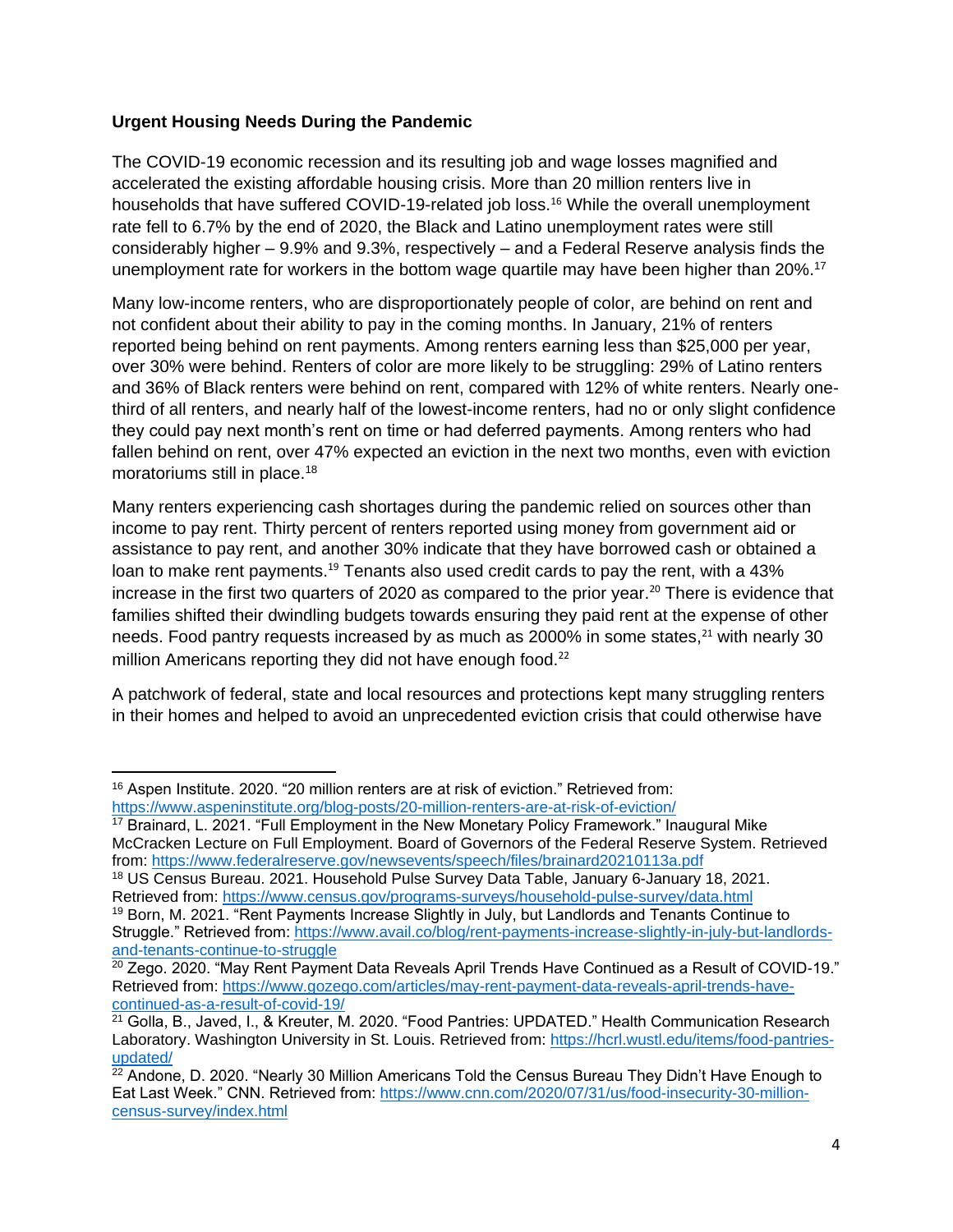resulted in an estimated 30-40 million people losing their homes by the end of 2020.<sup>23</sup> In addition to resources for housing and homelessness provided in the CARES Act, a federal eviction moratorium issued by the CDC in September 2020, provided vital protections to tens of millions of renters at risk of eviction for nonpayment of rent during the pandemic.

Research conducted on the efficacy of state, local, and federal eviction moratoriums provide further evidence that such moratoriums are effective at both reducing eviction filings $24$  and reducing COVID-19 transmission and fatalities. Nationally, researchers found that expired eviction moratoriums led to an additional 433,700 COVID-19 cases and 10,700 associated deaths.<sup>25</sup>

While recent steps taken by the Biden administration to extend the moratorium through June 2021 and to provide greater enforcement of its protections are critically needed, they are not enough.<sup>26</sup> The existing order has significant flaws that undermine its public health benefits and prevent renters from making full use of the moratorium's protections: the order must be strengthened and enforced.

But eviction moratoriums, on their own, are insufficient. The moratoriums postpone but do not prevent evictions because the rent is still due, and renters have fallen behind. Latest estimates show that renters have accrued over \$50 billion in rent and utility arrears during the pandemic.<sup>27</sup> To address this urgent need, Chairwoman Waters and others fought for, and Congress ultimately approved, a combined \$46.5 billion in Emergency Rental Assistance to address rent and utility arrears and some ongoing needs for housing assistance.

These critical funds will go a long way to addressing the urgent needs of renters. NLIHC is tracking, <sup>28</sup> analyzing,<sup>29</sup> and sharing best practices<sup>30</sup> for ensuring emergency rental assistance is distributed<sup>31</sup> to households most in need and is used to advance racial equity.<sup>32</sup> Federal

<sup>23</sup> Benfer, E., et al. 2020. *The COVID-19 Eviction Crisis: An Estimated 30-40 Million People in America Are at Risk.* [https://nlihc.org/sites/default/files/The\\_Eviction\\_Crisis\\_080720.pdf](https://nlihc.org/sites/default/files/The_Eviction_Crisis_080720.pdf)

<sup>&</sup>lt;sup>24</sup> Hepburn, P. 2021. "Eviction Tracking System." National Call on Coronavirus, Disasters, Housing, and Homelessness. Retrieved from: [https://nlihc.org/sites/default/files/COVID-19\\_National\\_Call\\_011921.pdf](https://nlihc.org/sites/default/files/COVID-19_National_Call_011921.pdf) <sup>25</sup> Leifheit, K., Linton, S., Raifman, J., Schwartz, G., and Benfer, E., Zimmerman, F., & Pollack, C., 2020. "Expiring Eviction Moratoriums and COVID-19 Incidence and Mortality.". Available at SSRN: <https://ssrn.com/abstract=3739576> or [http://dx.doi.org/10.2139/ssrn.3739576](https://dx.doi.org/10.2139/ssrn.3739576)

<sup>&</sup>lt;sup>26</sup> National Low Income Housing Coalition, National Housing Law Project, & Eviction Lab. 2020. "Housing Priorities for the Biden-Harris Administration: A Memorandum to the Transition Team." Retrieved from: [https://nlihc.org/sites/default/files/Eviction-TM\\_Biden.pdf](https://nlihc.org/sites/default/files/Eviction-TM_Biden.pdf)

 $27$  Zandi, M., & Parrott, J. 2021. "Averting an Eviction Crisis." Retrieved from: <https://www.urban.org/research/publication/averting-eviction-crisis>

<sup>&</sup>lt;sup>28</sup> National Low Income Housing Coalition. 2021. State and Local Rental Assistance. Retrieved from: <https://nlihc.org/rental-assistance>

 $29$  National Low Income Housing Coalition, Housing Initiative at Penn, NYU Furman Center. 2021. "COVID-19 Emergency Rental Assistance: Analysis of a National Survey of Programs." Retrieved from: [https://nlihc.org/sites/default/files/HIP\\_NLIHC\\_Furman\\_Brief\\_FINAL.pdf](https://nlihc.org/sites/default/files/HIP_NLIHC_Furman_Brief_FINAL.pdf)

<sup>&</sup>lt;sup>30</sup> Aurand, A., et. al. 2021. "Learning from Emergency Rental Assistance Programs: Lessons from Fifteen Case Studies." Retrieved from:<https://nlihc.org/sites/default/files/ERA-Programs-Case-Study.pdf>

<sup>31</sup> National Low Income Housing Coalition. 2021. Letter to US Department of Treasury. Retrieved from: [https://nlihc.org/sites/default/files/NLIHC-Letter-on-FAQ\\_03052021.pdf](https://nlihc.org/sites/default/files/NLIHC-Letter-on-FAQ_03052021.pdf)

 $32$  Aurand, A., et. al. 2021. "Advancing Racial Equity in Emergency Rental Assistance Programs." Retrieved from:

[https://furmancenter.org/files/Advancing\\_Racial\\_Equity\\_in\\_Emergency\\_Rental\\_Assistance\\_Programs\\_-](https://furmancenter.org/files/Advancing_Racial_Equity_in_Emergency_Rental_Assistance_Programs_-_Final.pdf) [\\_Final.pdf](https://furmancenter.org/files/Advancing_Racial_Equity_in_Emergency_Rental_Assistance_Programs_-_Final.pdf)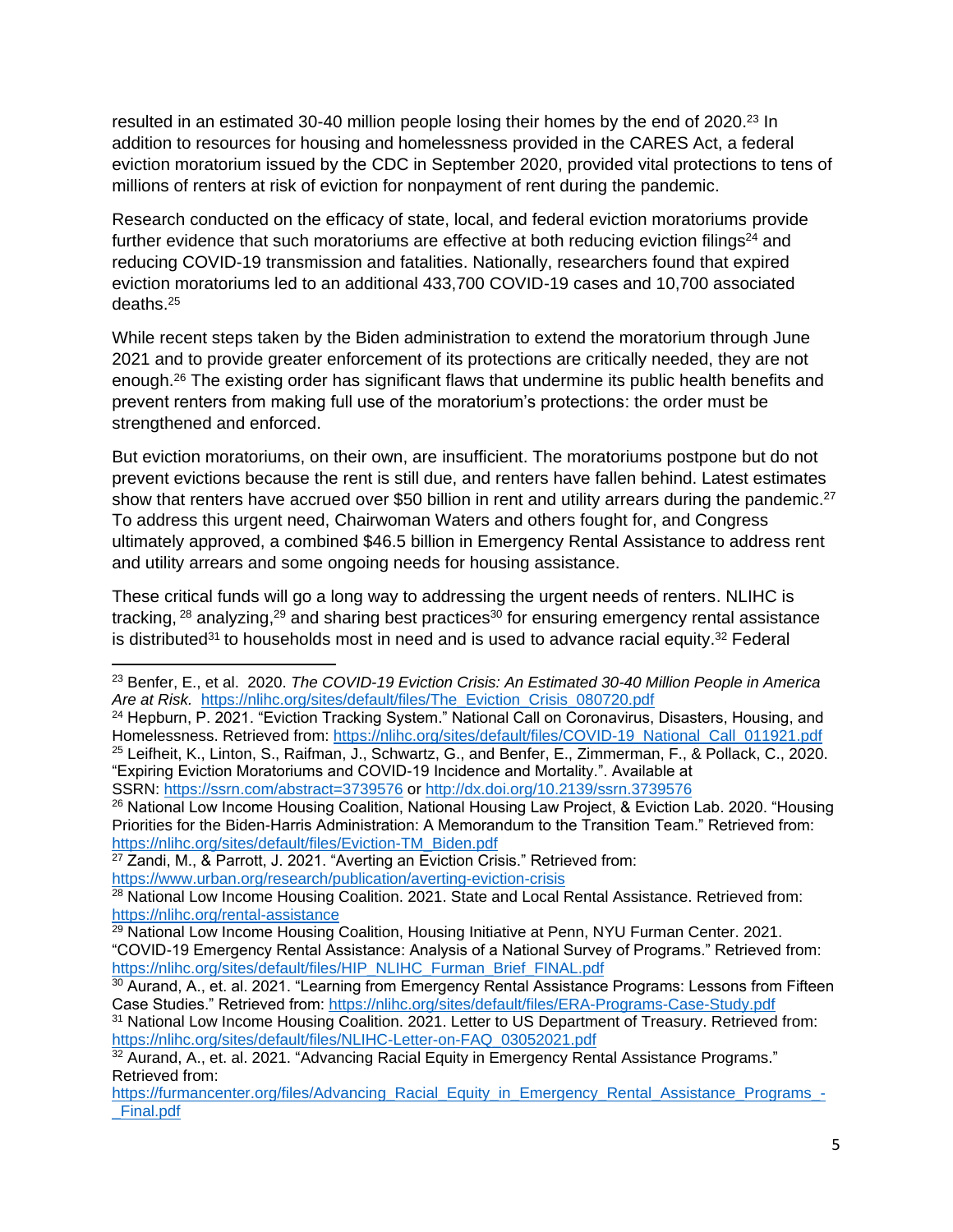policymakers should ensure program administrators set spending thresholds to provide sufficient funding for renters with the lowest incomes and other historically marginalized people, invest in outreach and targeting, simplify applications and documentation, monitor progress, and make mid-course corrections as needed.

# **The Pre-Pandemic Affordable Housing Crisis**

Even before the current COVID-19 pandemic, the country was in the grips of a pervasive affordable housing crisis, impacting rural, suburban and urban communities alike. While the crisis has many dimensions, a fundamental cause of housing instability is the mismatch between what people earn or otherwise have available to spend for their homes and housing costs. Rents have risen much faster than renters' incomes over the last two decades, and since 1960, renters' incomes have increased by only 5% while rents have risen 61%.<sup>33</sup>

The shortage of affordable homes is most severe for extremely low-income (ELI) households whose incomes are at or below the poverty guideline or 30% of their area's median income (AMI), whichever is higher. In California, an ELI renter could be a family of four with two working parents who earn less than \$27,050 annually combined, a low-income senior with an income of \$18,900, or a single person with a disability relying on an annual income of just under \$11,500 from Supplemental Security Income (SSI). In North Carolina, an ELI renter could be a family of four with two working parents earning less than \$21,250 annually combined, a low-income senior with an income of no more than \$14,900, or a couple with disabilities relying on an annual income of \$14,100 from SSI.

NLIHC's *The Gap: A Shortage of Affordable Homes* report demonstrates the shortage of affordable and available homes for households at different income thresholds – those with incomes at 30% of AMI (ELI households), 50% of AMI, and 80% of AMI. Data from this year's *Gap* report shows only 7.4 million affordable rental homes exist for the nation's 10.8 million lowest-income renter households, assuming they spend no more than 30% of their incomes on housing costs.<sup>34</sup> However, only four million homes that rent at affordable prices for extremely low-income renters are available to them, leaving a shortage of 6.8 million affordable and available homes for renters with extremely low incomes. Put another way, only 37 rental homes are affordable and available for every 100 extremely low-income renter households (Figure 1).

<sup>33</sup> Joint Center for Housing Studies of Harvard University. 2018. *The State of the Nation's Housing*. Cambridge, MA: Author. Retrieved from:<https://www.jchs.harvard.edu/state-nations-housing-2018> <sup>34</sup> According to HUD, households spending more than 30% of income for these housing costs are considered to be "cost-burdened." Households spending more than 50% are considered to be "severely cost-burdened."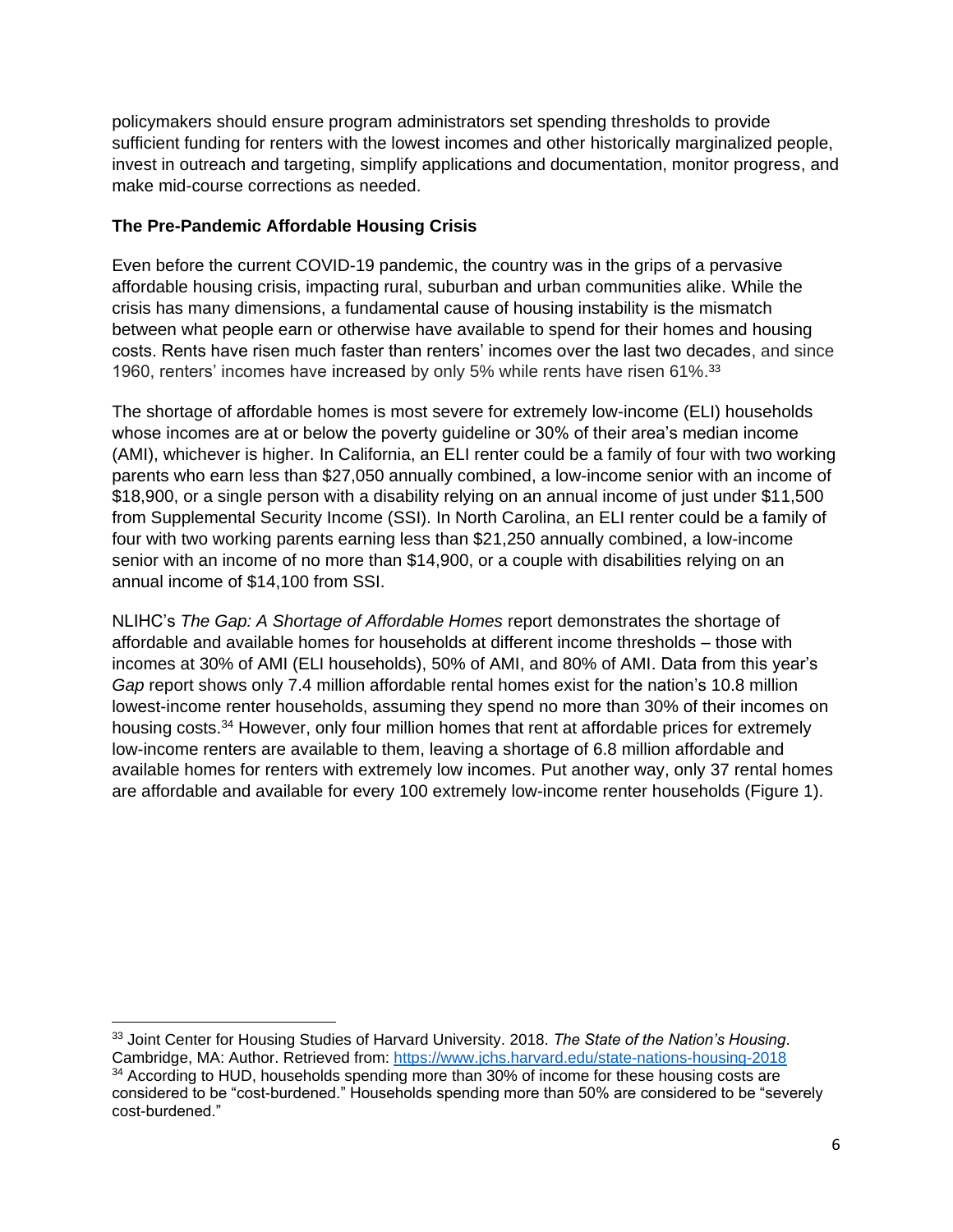#### **FIGURE 1: AFFORDABLE AND AVAILABLE RENTAL** HOMES PER 100 RENTER HOUSEHOLDS, 2019



Source: NLIHC tabulations of 2019 ACS PUMS data, AMI = Area Median Income

In Chairwoman Waters' district, there are fewer than 2 affordable and available rental homes for every 10 of the lowest-income households. Across the country, in Ranking Member McHenry's district, there are about 3 affordable and available homes for every 10 extremely-low income renters. <sup>35</sup> Representative Cleaver's district in Missouri is similarly situated, with 3 affordable and available homes for every 10 extremely low-income households, while Representative Stivers's district has 4 affordable homes available for every 10 of the lowest-income renter households.<sup>36</sup> Across the country, there is no state with a sufficient number of homes affordable and available to its lowest-income renters (Figure 2).<sup>37</sup>

<sup>35</sup> National Low Income Housing Coalition. 2021. Congressional District Housing Profiles: California and North Carolina. Washington, DC: Author.

<sup>&</sup>lt;sup>36</sup> National Low Income Housing Coalition. 2021. Congressional District Housing Profiles: Missouri and Ohio. Washington, DC: Author.

<sup>37</sup> National Low Income Housing Coalition. 2021. *The Gap: A Shortage of Affordable Homes*. Washington, DC: Author. See:<https://nlihc.org/gap>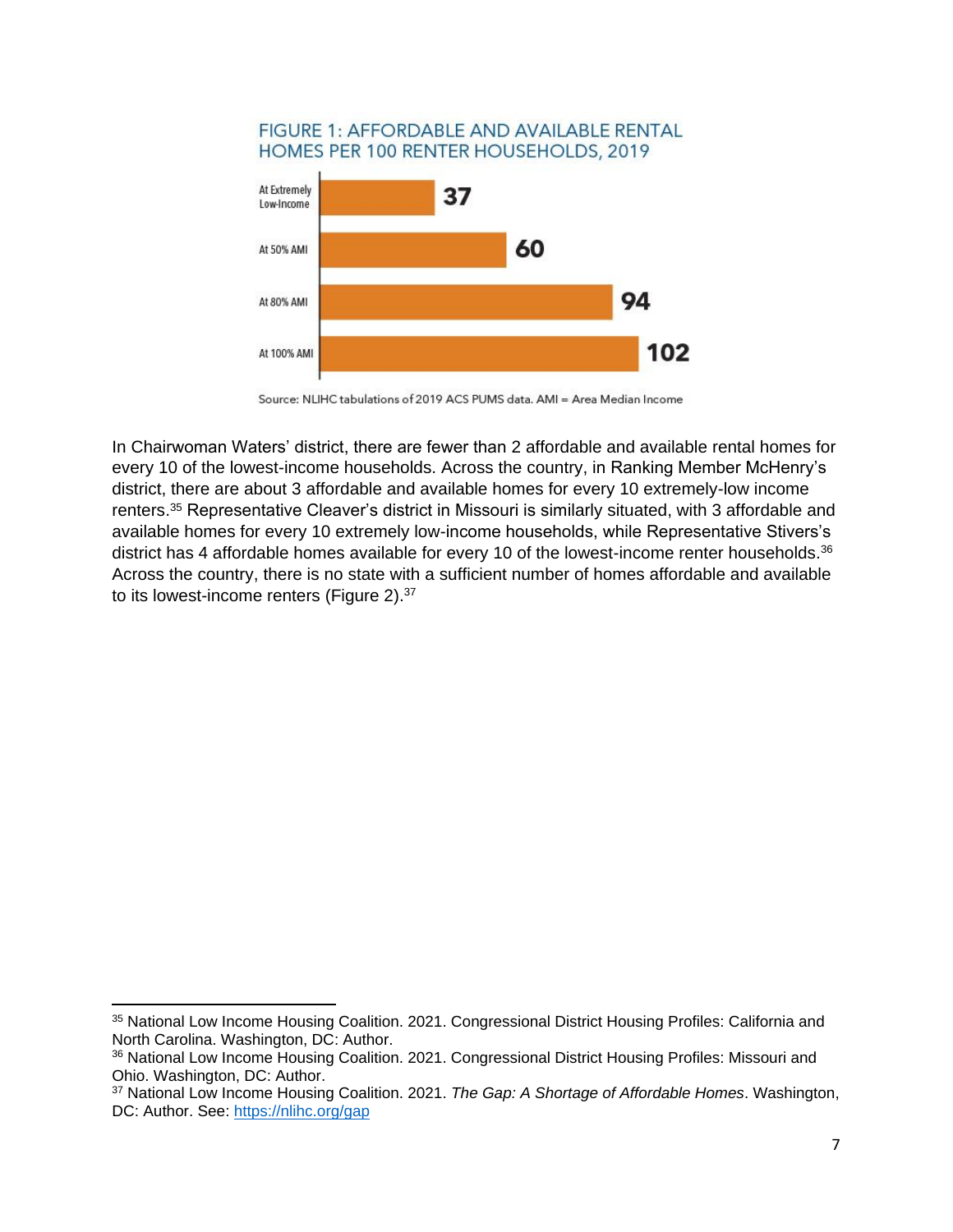

FIGURE 2: RENTAL HOMES AFFORDABLE AND AVAILABLE PER 100 EXTREMELY LOW INCOME RENTER HOUSEHOLDS BY STATE

Note: Extremely low income (ELI) renter households have incomes at or below the poverty level or 30% of the area median<br>income. Source: NLIHC tabulations of 2019 ACS PUMS Data.

The lack of homes affordable and available to households with incomes above 30% of AMI is driven by the insufficient number of homes for the lowest-income households. Figure 3 shows the incremental change in the shortage or surplus of rental homes available and affordable to households of different incomes.



Source: NLIHC tabulations of 2019 ACS PUMS data.

The shortfall of almost 7 million homes available and affordable to extremely low-income households accounts for virtually the entire shortage of affordable homes in the U.S. In areas where very low-income and low-income households have difficulty with housing affordability, it is principally due to extremely low-income households having to rent homes they cannot afford,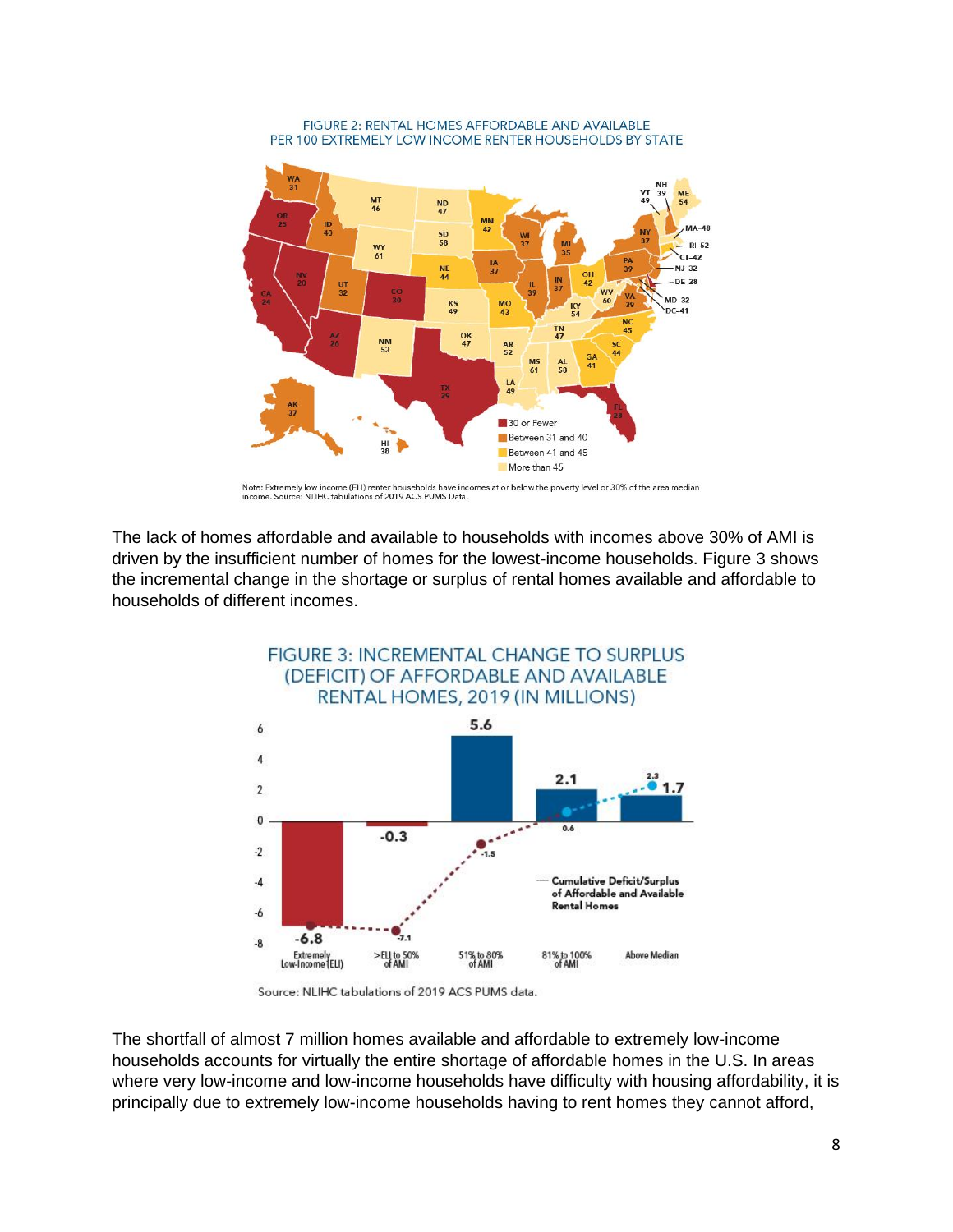spending over 50% of their limited income on housing and competing with higher-income families for that limited housing.

Because of the shortage of affordable and available homes, 10.4 million renter households are severely housing cost-burdened, paying more than half of their incomes towards housing. Of these severely housing cost-burdened households, nearly three-quarters have extremely low incomes. <sup>38</sup> Combined, extremely low-, very low- and low-income households account for nearly 99% of all severely cost-burdened renters (see Figure 4).



Source: NLIHC tabulations of 2019 ACS

Decades of structural racism created tremendous racial disparities in housing and homelessness. Renters of color are much more likely to be housing cost-burdened: 52% of Latino renters and 54% of Black renters are cost-burdened, more than 10 percentage points higher than white renters.<sup>39</sup> Black Americans represent 13% of the general population but are 40% of people experiencing homelessness and more than 50% of homeless families with children.<sup>40</sup> Native communities have some of the most urgent housing needs in the nation  $-6\%$ of homes on tribal lands lack adequate plumbing, 12% have inadequate heating, and 16% are

<sup>38</sup> National Low Income Housing Coalition. 2020. *The Gap: A Shortage of Affordable Homes*. Washington, DC: Author.

<sup>39</sup> Joint Center for Housing Studies of Harvard University. 2020. *The State of the Nation's Housing*. Retrieved from:

[https://www.jchs.harvard.edu/sites/default/files/reports/files/Harvard\\_JCHS\\_The\\_State\\_of\\_the\\_Nations\\_H](https://www.jchs.harvard.edu/sites/default/files/reports/files/Harvard_JCHS_The_State_of_the_Nations_Housing_2020_Report_Revised_120720.pdf) [ousing\\_2020\\_Report\\_Revised\\_120720.pdf](https://www.jchs.harvard.edu/sites/default/files/reports/files/Harvard_JCHS_The_State_of_the_Nations_Housing_2020_Report_Revised_120720.pdf) 

<sup>&</sup>lt;sup>40</sup> National Alliance to End Homelessness. 2020. "Homelessness and Racial Disparities." Retrieved from: <https://endhomelessness.org/homelessness-in-america/what-causes-homelessness/inequality/>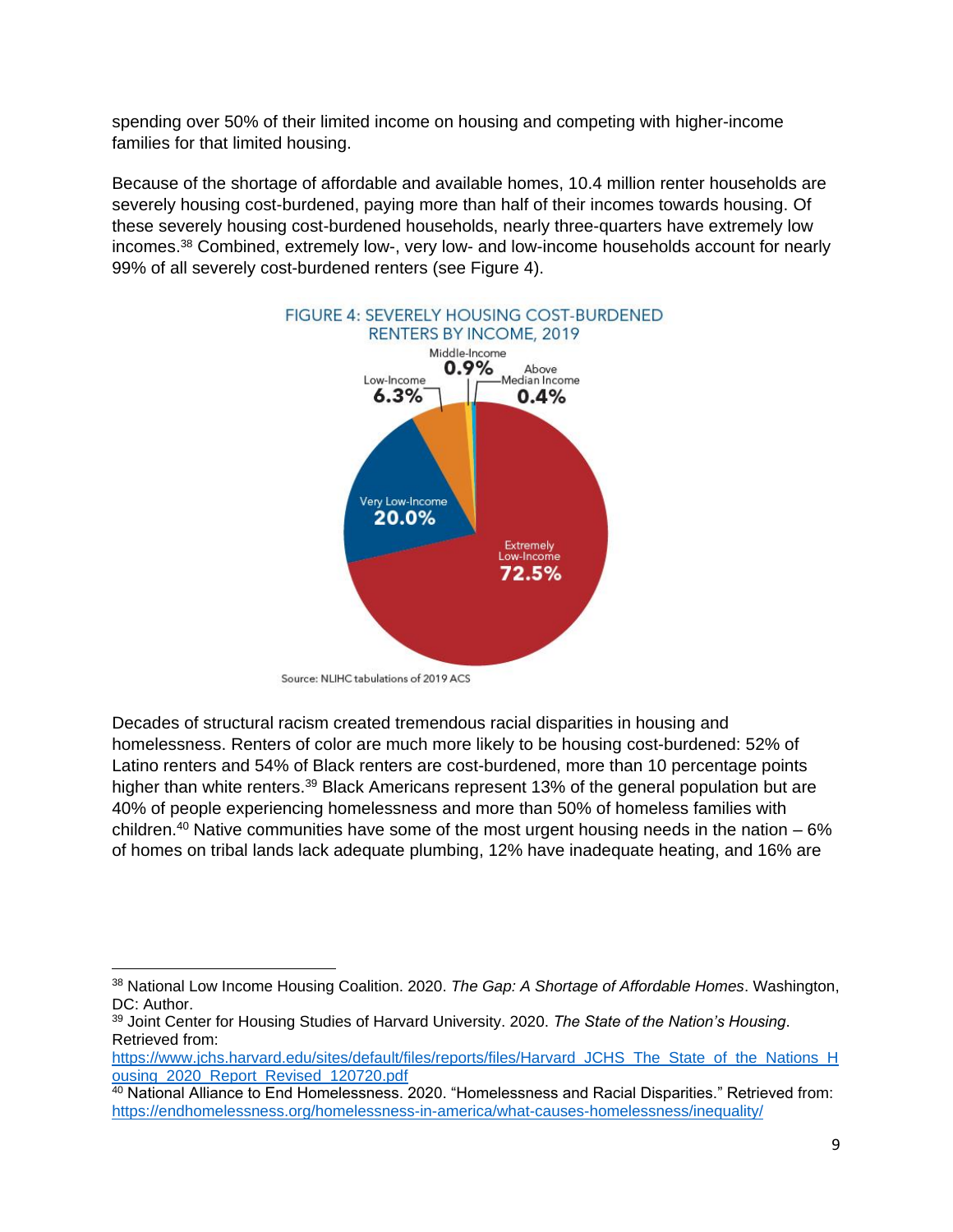overcrowded, compared to 1-2% of the general population, and 38% of Native households report being housing cost-burdened.<sup>41</sup>

Severe housing cost burdens can have negative consequences for families' physical and mental well-being. Severely housing cost-burdened families spend 74% less on healthcare and 35% less on food than similarly poor households who are not severely cost-burdened; and poor seniors who are severely cost-burdened spend 75% less on healthcare.<sup>42</sup> These households forgo healthy food or delay healthcare or medications to pay the rent. In the worst cases, they become homeless.

Housing cost burdens make it more difficult for extremely low-income households to accumulate emergency savings. Without emergency savings, unexpected costs (such as car repairs, medical bills, etc.) or loss of income (such as reduced work hours) can cause households to fall behind on rent and face eviction. Data from the 2017 American Housing Survey (AHS) show that households in poverty with severe housing cost burdens are more likely to fall behind on rent payments and be threatened with eviction than poor households that are not severely costburdened.

Housing instability causes significant disruptions in critical services and economic stability. The lack of stable housing can disrupt the care given to chronically ill individuals, interrupt student learning, and decrease academic achievement.<sup>43</sup> Housing instability can also undermine economic stability by disrupting employment. The likelihood of job loss increases for working low-wage renters who lose their homes (primarily through eviction),<sup>44</sup> indicating that affordable housing and housing subsidies are foundational to employment and economic security.

NLIHC's *Out of Reach: The High Cost of Housing* report estimates each locality's "housing wage," the hourly wage a full-time worker needs to earn to afford a modest apartment. In 2020, the national housing wage was \$23.96 per hour for a two-bedroom apartment and \$19.56/hour for a one-bedroom rental. The average minimum wage worker must work nearly 97 hours per week (more than two fulltime jobs) to afford a two-bedroom rental home or 79 hours per week (almost exactly two full-time jobs) to afford a one-bedroom rental home at the Fair Market Rent. While the housing wage varies from state to state and county to county, in only 5% of all U.S.

<sup>41</sup> Walters, A. 2020. "Native American, Alaska Native, and Native Hawaiian Housing Programs." *2020 Advocates Guide.* Retrieved from

<sup>:</sup><https://nlihc.org/explore-issues/policy-priorities/native-american-housing>

<sup>42</sup> Joint Center for Housing Studies of Harvard University. 2019. *The State of the Nation's Housing*. Retrieved from

[https://www.jchs.harvard.edu/sites/default/files/reports/files/Harvard\\_JCHS\\_State\\_of\\_the\\_Nations\\_Housi](https://www.jchs.harvard.edu/sites/default/files/reports/files/Harvard_JCHS_State_of_the_Nations_Housing_2019%20%281%29.pdf) [ng\\_2019%20%281%29.pdf](https://www.jchs.harvard.edu/sites/default/files/reports/files/Harvard_JCHS_State_of_the_Nations_Housing_2019%20%281%29.pdf)

<sup>43</sup> Maqbool, N., Viveiros, J., & Ault, M. 2015. *The Impacts of Affordable Housing on Health*. Retrieved from [https://nhc.org/wp-content/uploads/2017/03/The-Impacts-of-Affordable-Housing-on-Health-A-](https://nhc.org/wp-content/uploads/2017/03/The-Impacts-of-Affordable-Housing-on-Health-A-Research-Summary.pdf)[Research-Summary.pdf;](https://nhc.org/wp-content/uploads/2017/03/The-Impacts-of-Affordable-Housing-on-Health-A-Research-Summary.pdf) Brennan, M., Reed, P., & Sturtevant, L. 2014. *The Impacts of Affordable Housing on Education.* Retrieved from [https://nhc.org/wp-content/uploads/2017/03/The-Impacts-of-](https://nhc.org/wp-content/uploads/2017/03/The-Impacts-of-Affordable-Housing-on-Education-1.pdf)[Affordable-Housing-on-Education-1.pdf](https://nhc.org/wp-content/uploads/2017/03/The-Impacts-of-Affordable-Housing-on-Education-1.pdf)

<sup>44</sup> Desmond, M. & Gershenson, C. 2016. *Housing and Employment Instability among the Working Poor.* Social Problems, 63(1): 46-67. Retrieved from

<https://scholar.harvard.edu/files/mdesmond/files/desmondgershenson.socprob.2016.pdf>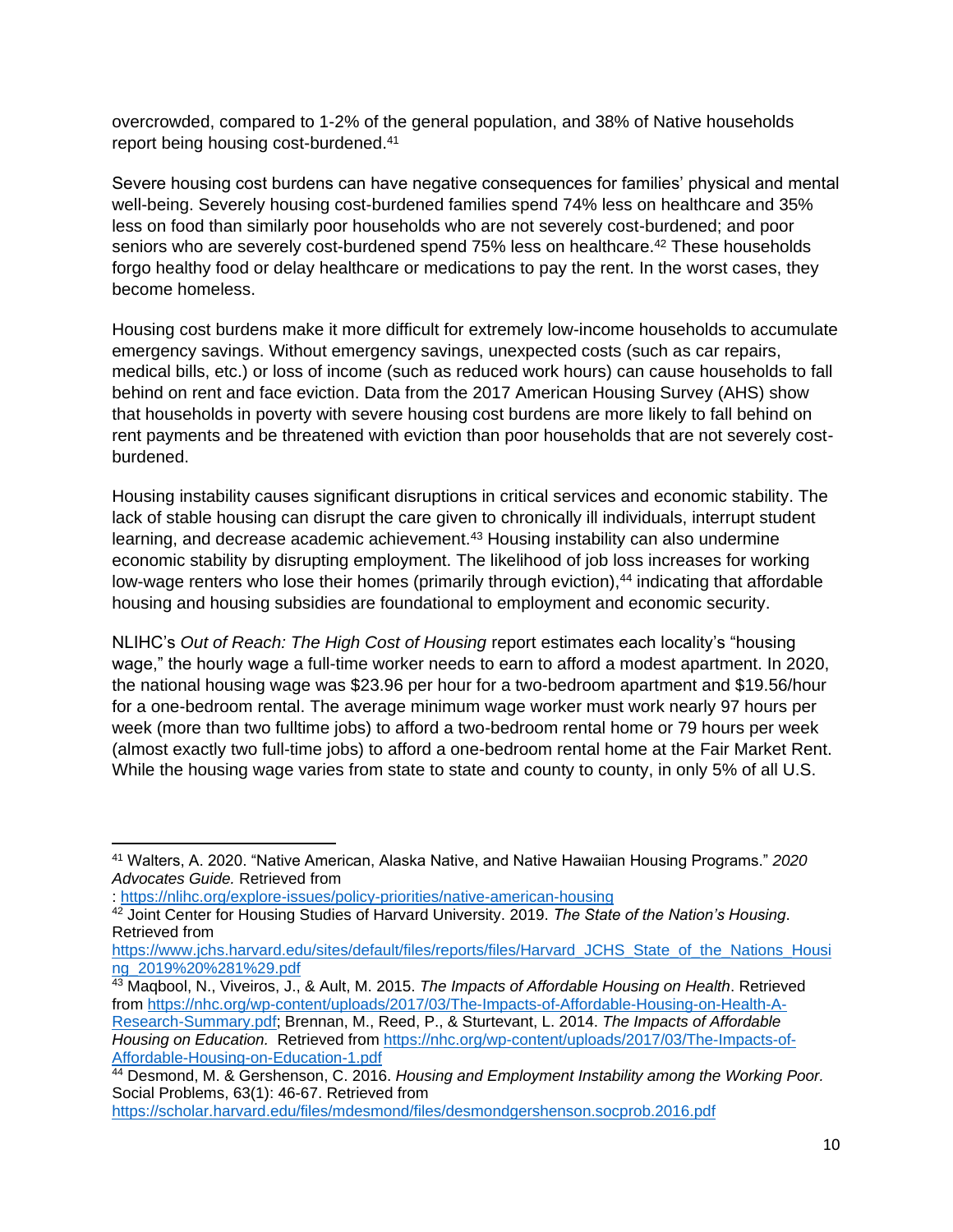counties can a full-time minimum-wage worker afford a one-bedroom rental home at Fair Market Rent.

It is not just minimum wage workers for whom rents are out of reach: the average renter in the U.S. earns approximately \$18.22 per hour, \$5.74 per hour less than the national two-bedroom housing wage. In 49 states, the District of Columbia, and Puerto Rico, the average renter earns less than the average two-bedroom housing wage.<sup>45</sup>

This mismatch between wages and housing costs will continue. Twelve of the twenty largest occupations in the country, including home health aides, janitors, and food servers, provide a median wage lower than what is needed for a full-time worker to afford modest rental housing (see Figure 5). <sup>46</sup> With wages insufficient to pay for modest rental housing even when individuals work full-time year-round, a brief furlough or loss of hours, as we have seen over the past year, can create debts that renters can never repay.<sup>47</sup>

# FIGURE 5: TWELVE OF THE TWENTY LARGEST OCCUPATIONS IN THE UNITED STATES PAY LESS THAN THE HOUSING WAGE



Source: Occupational wages from May 2019 Occupational Employment Statistics, BLS, adjusted to 2020 dollars. Housing wages based on HUD fair market rents.

#### **Declining Federal Resources**

The shortage of rental homes affordable to the lowest-income people is caused by market failure and chronic underfunding of solutions. Without government intervention, decent and affordable homes cannot be reliably built, operated, and maintained at a price the very lowestincome workers, seniors, or people with disabilities can afford. The private market cannot on its own solve this persistent market failure. Government intervention, in the form of subsidies, is

<sup>45</sup> National Low Income Housing Coalition. 2020. *Out of Reach: The High Cost of Housing* [data files]. See:<https://nlihc.org/oor>

<sup>46</sup> Ibid

<sup>47</sup> National Low Income Housing Coalition. 2020. *Out of Reach: The High Cost of Housing*. Washington, DC: Author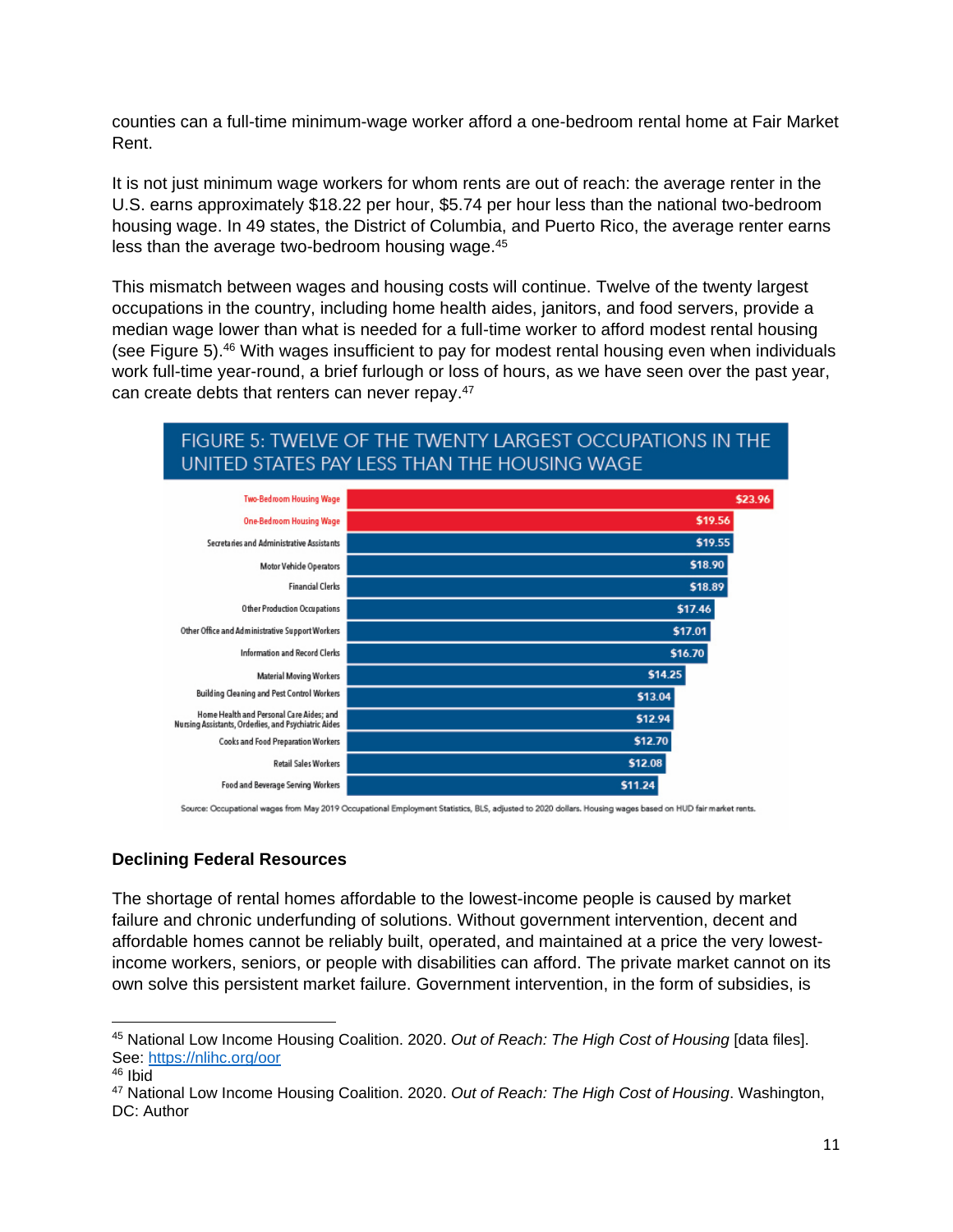necessary to fill the gap between what people can afford and the costs of developing and operating rental homes. Congress has consistently underfunded housing subsidies such that just one in four households eligible for and in need of housing assistance receives any.<sup>48</sup>

HUD's budget has declined dramatically over the last ten years since the Budget Control Act (BCA) was enacted. Inflation-adjusted federal funding for public housing, housing for the elderly, housing for persons with disabilities, and other important programs has fallen precipitously since FY2010. Only funding for tenant-based and project-based rental assistance programs has modestly increased to keep up with the rising operating cost for previously authorized assistance (see Figure 6).



#### FIGURE 6: CHANGES IN FUNDING LEVELS FOR KEY HUD PROGRAMS (FY10 TO FY21)

March 2021. Adjusted for inflation.

# **Solutions: Priorities for the American Jobs Plan Act**

To end homelessness and housing poverty once and for all, Congress must advance anti-racist policies and significantly expand investments in affordable housing for America's lowest-income and most marginalized households.

President Biden announced on March 31 his priorities for the "American Jobs Plan," an approximately \$2 trillion infrastructure and recovery package. The president's proposal includes \$213 billion overall for housing, including \$40 billion to make much needed repairs to public housing, as well as resources to support homeownership and weatherize homes, and new incentives to encourage communities to eliminate exclusionary zoning and harmful land-use restrictions.

Chairwoman Waters introduced on April 12, 2021 the "Housing is Infrastructure Act of 2021," which outlines essential resources needed to meaningfully address the needs of the lowestincome renters. These resources include \$70 billion to fully address the capital needs backlog and repair the nation's disinvested public housing stock and \$45 billion for the construction of

<sup>48</sup> Center on Budget and Policy Priorities. 2017. "Three Out of Four Low-Income At-Risk Renters Do Not Receive Federal Rental Assistance." Retrieved from: [https://www.cbpp.org/three-out-of-four-low-income](https://www.cbpp.org/three-out-of-four-low-income-at-risk-renters-do-not-receive-federal-rental-assistance)[at-risk-renters-do-not-receive-federal-rental-assistance](https://www.cbpp.org/three-out-of-four-low-income-at-risk-renters-do-not-receive-federal-rental-assistance)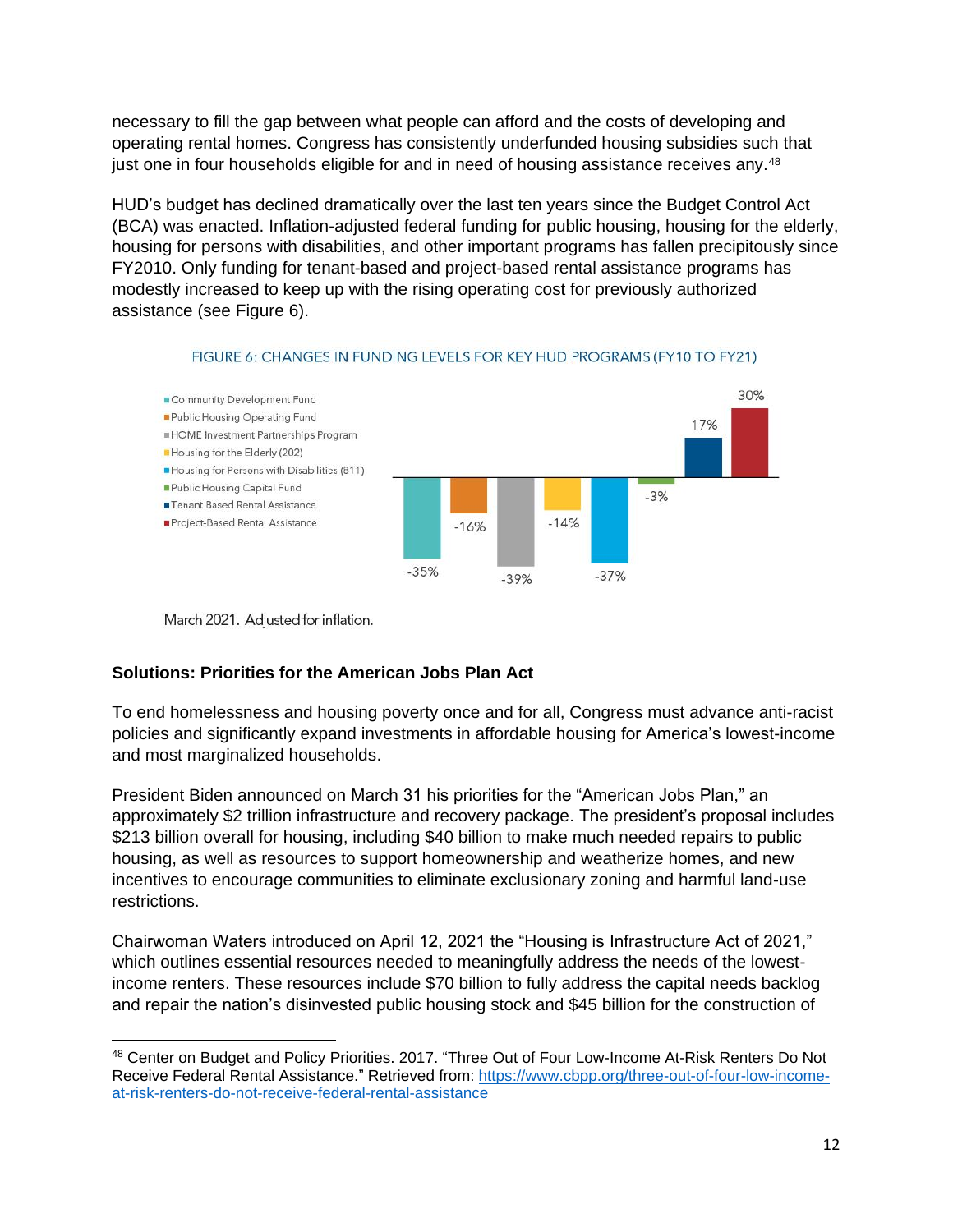new units of deeply affordable housing through the national Housing Trust Fund. NLIHC strongly supports these investments: Chairwoman Waters' bill should form the basis of the housing provisions in the American Jobs Plan Act.

NLIHC urges that any final infrastructure package:

- Make rental assistance available to all eligible households;
- Preserve and expand the country's affordable housing infrastructure with:
	- o \$70 billion to repair and preserve public housing; and
	- $\circ$  At least \$40 billion for the national Housing Trust Fund to build and preserve nearly 200,000 homes affordable to people with the lowest incomes.<sup>49</sup>

As Congress invests robust resources into communities, it must also advance necessary reforms and improvements to ensure these investments undo the legacy of racism and discrimination rooted in our housing system.

### *Make Rental Assistance Available to All Eligible Households*

Rental assistance is a critical tool for helping the lowest-income people afford decent, stable homes, and avoid housing insecurity or homelessness, but 3 out of 4 households who qualify for rental assistance do not receive it because of chronic underfunding. Expanding rental assistance to meet the needs of all housing cost-burdened households is key to any successful strategy to solve the affordable housing crisis.

Housing Choice Vouchers (HCV) are a proven solution to homelessness and housing poverty. Vouchers help people with the lowest incomes afford housing in the private market by paying landlords the difference between what a household can afford to pay for rent and the rent itself, up to a reasonable amount. Housing vouchers are flexible — for instance, families may use them to rent homes that best meet their needs, including in areas with higher performing schools and greater access to jobs and transportation. Housing vouchers may also be tied to a specific housing development in a way that facilitates the development's financing and makes it easier for property owners to provide health and other services some people need.

Congress should make housing vouchers universally available to those in need. As a first step, Congress should enact the "Family Stability and Voucher Opportunity Act," introduced by Senators Chris Van Hollen (D-MD) and Todd Young (R-IN). This bipartisan bill would create 500,000 new housing vouchers for families with young children and provide mobility counseling and case management to help families who choose to move to areas with higher performing schools and lower poverty rates.<sup>50</sup> To ensure greater racial equity, Congress must bar

<sup>49</sup> Parrott, J. & Zandi, M. 2021. *Overcoming the Nation's Daunting Housing Supply Shortage.* Urban Institute. Retrieved from[: https://www.urban.org/sites/default/files/publication/103940/overcoming-the](https://www.urban.org/sites/default/files/publication/103940/overcoming-the-nations-daunting-housing-supply-shortage.pdf)[nations-daunting-housing-supply-shortage.pdf](https://www.urban.org/sites/default/files/publication/103940/overcoming-the-nations-daunting-housing-supply-shortage.pdf)

<sup>&</sup>lt;sup>50</sup> Senator Chris Van Hollen. December 18, 2019. Press release: Van Hollen, Young introduce bipartisan bill to dramatically increase affordable housing vouchers. Retrieved from: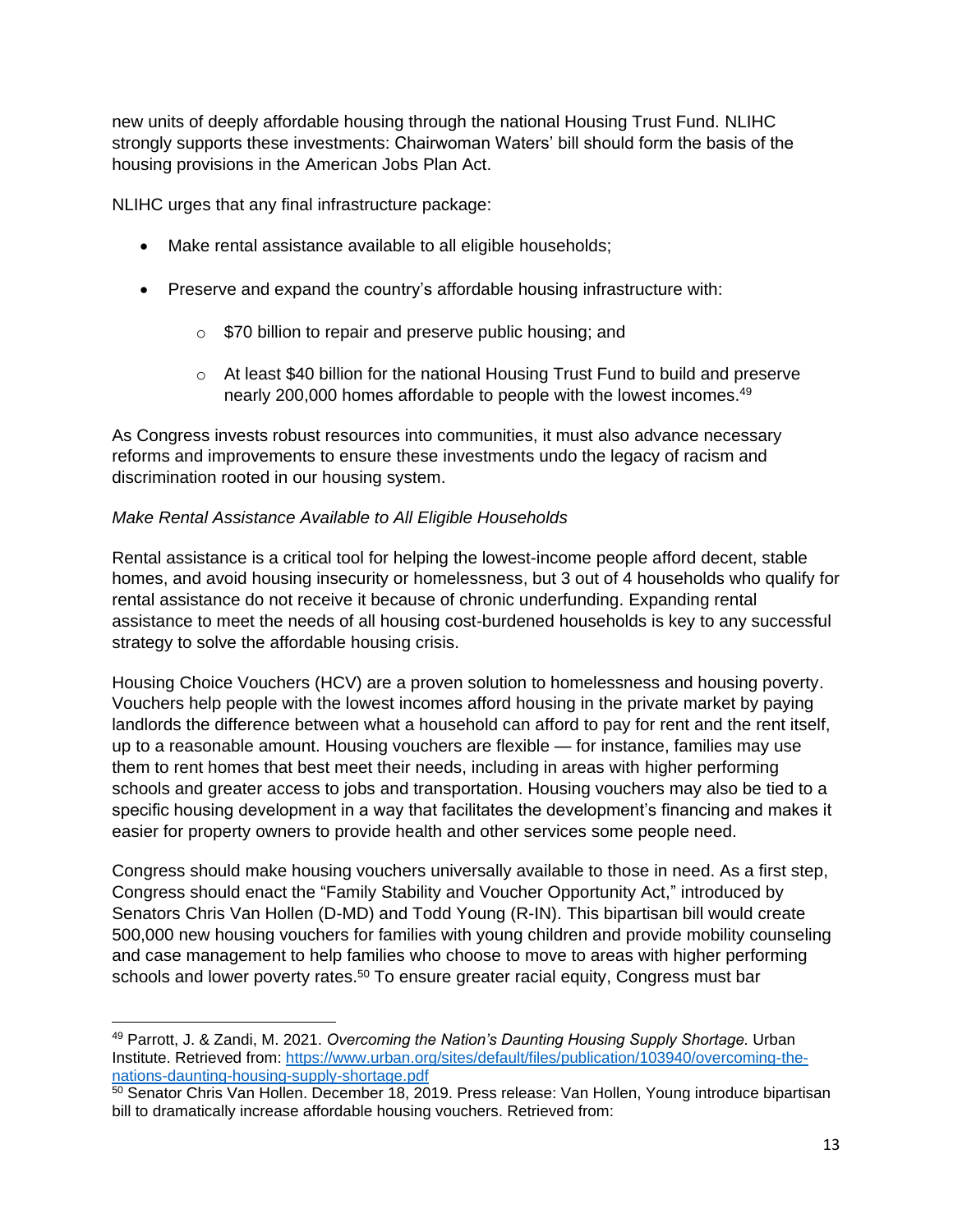discrimination based on source of income (e.g., housing vouchers), sexual orientation, gender identity, and marital status.

While vouchers are the most common form of rental assistance, other promising policy innovations could be used to reach more families such as creating a new federal renters' tax credit. A variety of renters' tax credit proposals have been advanced, including some that would target aid to the nation's lowest-income and most marginalized households.<sup>51</sup>

### *Preserve Affordable Housing Infrastructure*

Congress must provide robust resources to preserve the existing affordable housing stock, including the roughly 900,000 public housing units that are currently home to over 1.5 million residents, predominantly people of color. Like other federal housing investments, public housing provides people with low incomes with the affordable, stable homes.

Congress has underfunded public housing for decades. More recently, between 2000 and 2016, funding for public housing repairs declined 53%, while funding for public housing operations met the need only three times.<sup>52</sup> Between 2010 and 2016 alone, Congress cut public housing funding by \$1.6 billion. While Congress recently increased funding for public housing in fiscal years 2020 and 2021, overall funding for the program remains 13% lower than the FY10 funding level.

These decades of declining resources have threatened the quality and existence of public housing. With limited funding, many public housing agencies (PHAs) are unable to make needed repairs to preserve these homes. As a result, our country loses 10,000 to 15,000 public housing apartments each year to obsolescence or decay,<sup>53</sup> as other public housing units fall into deep disrepair. In 2010, the country's public housing had a \$26 billion capital-needs backlog, which is estimated to grow by \$3.4 billion each year. Today, the funding needed to address capital repairs in public housing is estimated to exceed \$70 billion.<sup>54</sup>

[http://ternercenter.berkeley.edu/uploads/FAIR\\_Credit.pdf;](http://ternercenter.berkeley.edu/uploads/FAIR_Credit.pdf) Fischer, W. et al. 2017. "Renters' Credit Would Help Low-Wage Workers, Seniors, and People with Disabilities Afford Housing." Center on Budget and Policy Priorities, [https://www.cbpp.org/research/housing/renters-credit-would-help-low-wage-workers](https://www.cbpp.org/research/housing/renters-credit-would-help-low-wage-workers-seniors-and-people-with-disabilities)[seniors-and-people-with-disabilities](https://www.cbpp.org/research/housing/renters-credit-would-help-low-wage-workers-seniors-and-people-with-disabilities) ; Patenaude, P. et al. 2013. "Housing America's Future: New Directions for National Policy." Bipartisan Policy Center, [https://bipartisanpolicy.org/report/housing](https://bipartisanpolicy.org/report/housing-americas-future-new-directions-national-policy/)[americas-future-new-directions-national-policy/](https://bipartisanpolicy.org/report/housing-americas-future-new-directions-national-policy/) .

[https://www.vanhollen.senate.gov/news/press-releases/van-hollen-young-introduce-bipartisan-bill-to](https://www.vanhollen.senate.gov/news/press-releases/van-hollen-young-introduce-bipartisan-bill-to-dramatically-increase-affordable-housing-vouchers)[dramatically-increase-affordable-housing-vouchers](https://www.vanhollen.senate.gov/news/press-releases/van-hollen-young-introduce-bipartisan-bill-to-dramatically-increase-affordable-housing-vouchers)

<sup>&</sup>lt;sup>51</sup> Galante, C. et al. 2016. "The FAIR Tax Credit: A Proposal for Federal Assistance in Rental Credit to Support Low Income Renters." Terner Center for Housing Innovation, UC Berkley,

<sup>52</sup> Rice, D. 2016. *Cuts in Federal Assistance Have Exacerbated Families' Struggles to Afford Housing*. Center on Budget and Policy Priorities. Retrieved from [https://www.cbpp.org/research/housing/chart](https://www.cbpp.org/research/housing/chart-book-cuts-in-federal-assistance-have-exacerbated-families-struggles-to)[book-cuts-in-federal-assistance-have-exacerbated-families-struggles-to](https://www.cbpp.org/research/housing/chart-book-cuts-in-federal-assistance-have-exacerbated-families-struggles-to) .

<sup>53</sup> National Low Income Housing Coalition. 2018. *Advocates Guide*. Washington, DC: Author. See: [https://nlihc.org/sites/default/files/AG-2018/2018\\_Advocates-Guide.pdf](https://nlihc.org/sites/default/files/AG-2018/2018_Advocates-Guide.pdf)

<sup>&</sup>lt;sup>54</sup> The "Transportation, Treasury, Housing and Urban Development, Judiciary, and Independent Agencies Appropriations Act of 2008" directed HUD to perform an updated Capital Needs Assessment for the public housing portfolio. (The previous assessment was conducted in 1998.) HUD selected Abt Associates to conduct the assessment, which was published as Capital Needs in the Public Housing Program (Contract # C-DEN-02277- TO001) on November 24, 2010. The assessment estimated total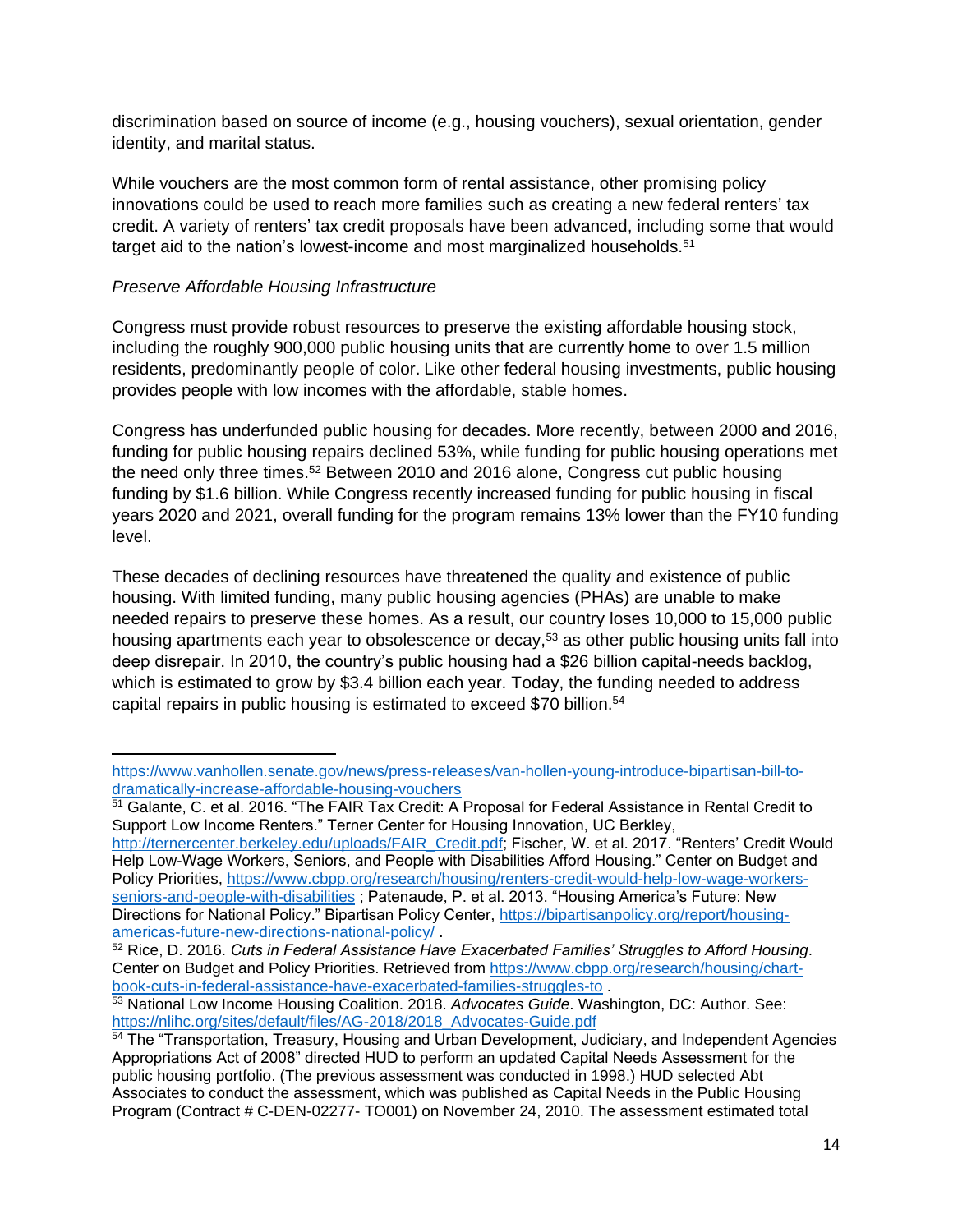Congress should enact the "Housing is Infrastructure Act of 2021" to provide \$70 billion to eliminate the public housing capital needs backlog and ensure public housing is safe, decent, and affordable for all current and future residents. Additionally, to meaningfully address the severe shortage of affordable, available housing, Congress must repeal the Faircloth Amendment, which prohibits the construction of new public housing units that result in a net increase to a PHA's overall stock of housing. With Faircloth in place, PHAs can create few new public housing units without demolishing or disposing of other units. Repealing the amendment would allow for the first expansion of public housing in decades, increasing the supply of homes available to extremely low-income renters.

#### *Expand Affordable Housing Infrastructure*

To further expand the affordable and accessible housing stock, Congress should provide at least \$40 billion annually to the national Housing Trust Fund (HTF), a dedicated funding stream to efficiently build, rehabilitate, preserve, and operate rental housing for extremely low-income people. A one-time investment of \$40 billion in the HTF would support the construction and preservation of more than 192,000 rental homes affordable to people with the lowest incomes, while creating 260,000 jobs.<sup>55</sup>.

Capital investments in the HTF can also be used to assist states and cities with acquiring hotels and motels currently being funded during the pandemic by the Federal Emergency Management Agency (FEMA) to convert these and other commercial spaces into the permanent supportive housing needed to ensure stable homes for individuals experiencing homelessness.

Several House Financial Services Committee members have long championed programs to expand the supply of affordable, accessible housing. Chairwoman Waters introduced the "Housing is Infrastructure Act of 2021" to invest \$45 billion in the HTF to support the creation of more than 211,000 new units of housing that would be affordable to the lowest-income households.<sup>56</sup> Representatives Ayanna Pressley and Rashida Tlaib were original co-sponsors of the "Housing and Economic Mobility Act," which proposed funding the HTF at \$44.5 billion.<sup>57</sup>

In addition, the federal government should incentivize or require state and local governments that receive federal transportation and infrastructure funding to reduce regulatory and zoning barriers that increase the cost of development and limit housing supply for all renters. The

legislation to confront America's housing crisis. Retrieved from: [https://www.warren.senate.gov/newsroom/press-releases/warren-and-colleagues-reintroduce-historic](https://www.warren.senate.gov/newsroom/press-releases/warren-and-colleagues-reintroduce-historic-legislation-to-confront-americas-housing-crisis)[legislation-to-confront-americas-housing-crisis](https://www.warren.senate.gov/newsroom/press-releases/warren-and-colleagues-reintroduce-historic-legislation-to-confront-americas-housing-crisis)

capital needs of the nation's public housing portfolio in 2010 to be \$25,607,944,000. In addition, the assessment noted that "assuming that existing capital needs were completely addressed, each year approximately \$3.4 billion would be required to address the ongoing accrual needs, or on average \$3,155 per unit." Extrapolating the \$3.4 billion in accrual needs each year from 2010 until 2019, the capital needs backlog is currently estimated to be \$56.6 billion.

<sup>55</sup> Parrott, J. & Zandi, M. 2021. *Overcoming the Nation's Daunting Housing Supply Shortage.* Urban Institute. Retrieved from[: https://www.urban.org/sites/default/files/publication/103940/overcoming-the](https://www.urban.org/sites/default/files/publication/103940/overcoming-the-nations-daunting-housing-supply-shortage.pdf)[nations-daunting-housing-supply-shortage.pdf](https://www.urban.org/sites/default/files/publication/103940/overcoming-the-nations-daunting-housing-supply-shortage.pdf)

<sup>56</sup> House Financial Services Committee. June 30, 2020. Press release: House infrastructure package contains Chairwoman Waters' housing infrastructure bill. Retrieved from:

<https://financialservices.house.gov/news/email/show.aspx?ID=2GN62MEPYV5KUKQBK6GTHHPGXI> <sup>57</sup> Senator Elizabeth Warren. March 13, 2019. Press release: Warren and colleagues reintroduce historic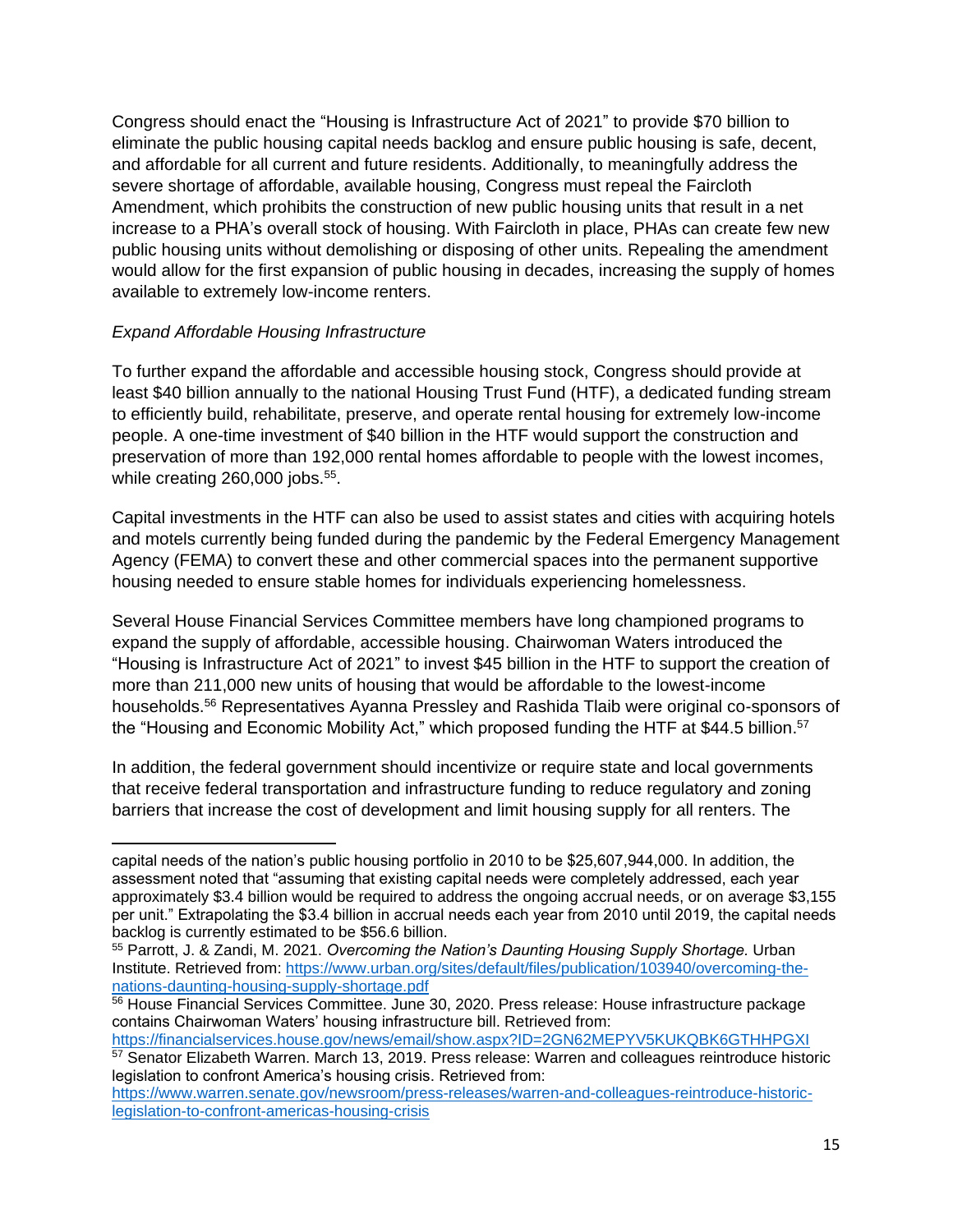"Housing, Opportunity, Mobility and Equity Act," introduced by Representative Jim Clyburn (D-SC) and Senator Cory Booker (D-NJ), would require localities receiving Community Development Block Grants and Surface Transportation Block Grants to develop a strategy for inclusive zoning policies. In addition to providing robust investments in public housing and the HTF, Chairwoman Waters' "Housing is Infrastructure Act" includes \$10 billion to be spent in part on eliminating zoning and other requirements that limit affordable housing development.

All federal investments to increase the supply of affordable rental housing must require states and communities to affirmatively further fair housing. By fostering integration, Congress can make certain that renters have fair and affordable housing options in all communities. Congress should also ensure that localities prevent the displacement of low-income and marginalized renters during development to allow long-term residents to continue to remain in their communities.

# **Other Needed Solutions**

In addition to including these essential investments in the American Jobs Plan Act, Congress must advance other needed solutions, including:

### *A National Housing Stabilization Fund*

Congress should create a National Housing Stabilization Fund to provide emergency rental assistance to the lowest-income households to prevent housing instability and homelessness. Temporary assistance can stabilize households experiencing economic shocks, whether caused by a pandemic, a natural disaster, or an everyday financial emergency, *before* such shocks cause housing instability and homelessness which may require more prolonged, extensive and expensive housing assistance. Today, tens of millions of households are one financial setback (e.g., a broken-down car, an unexpected medical bill, job loss, etc.) away from major economic hardship that could quickly spiral out of control.

The bipartisan "Eviction Crisis Act" introduced by Senators Rob Portman (R-OH) and Michael Bennet (D-CO) and cosponsored by Senators Brown (D-OH) and Young (R-IN) would create an emergency stabilization fund to provide financial assistance to cover the gaps between income and rental costs during a financial crisis. The bill would also provide housing stability services, such as counselors and legal aid. When combined, short-term housing assistance and support services can significantly reduce evictions and homelessness.

# *Robust Renter Protections*

Affordable, accessible housing and robust housing choice are the foundations upon which just and equitable communities are built. However, the power imbalance between renters and landlords put renters at greater risk of housing instability and homelessness.

Despite the broad and lasting consequences of evictions, only 10% of renters in eviction court receive legal representation, compared to 90% of landlords.<sup>58</sup> In many states, landlords can

<sup>58</sup> Desmond, M. 2015. "Unaffordable America: Poverty, Housing, and Eviction." Institute for Research on Poverty. Retrieved from:<https://www.irp.wisc.edu/publications/fastfocus/pdfs/FF22-2015.pdf>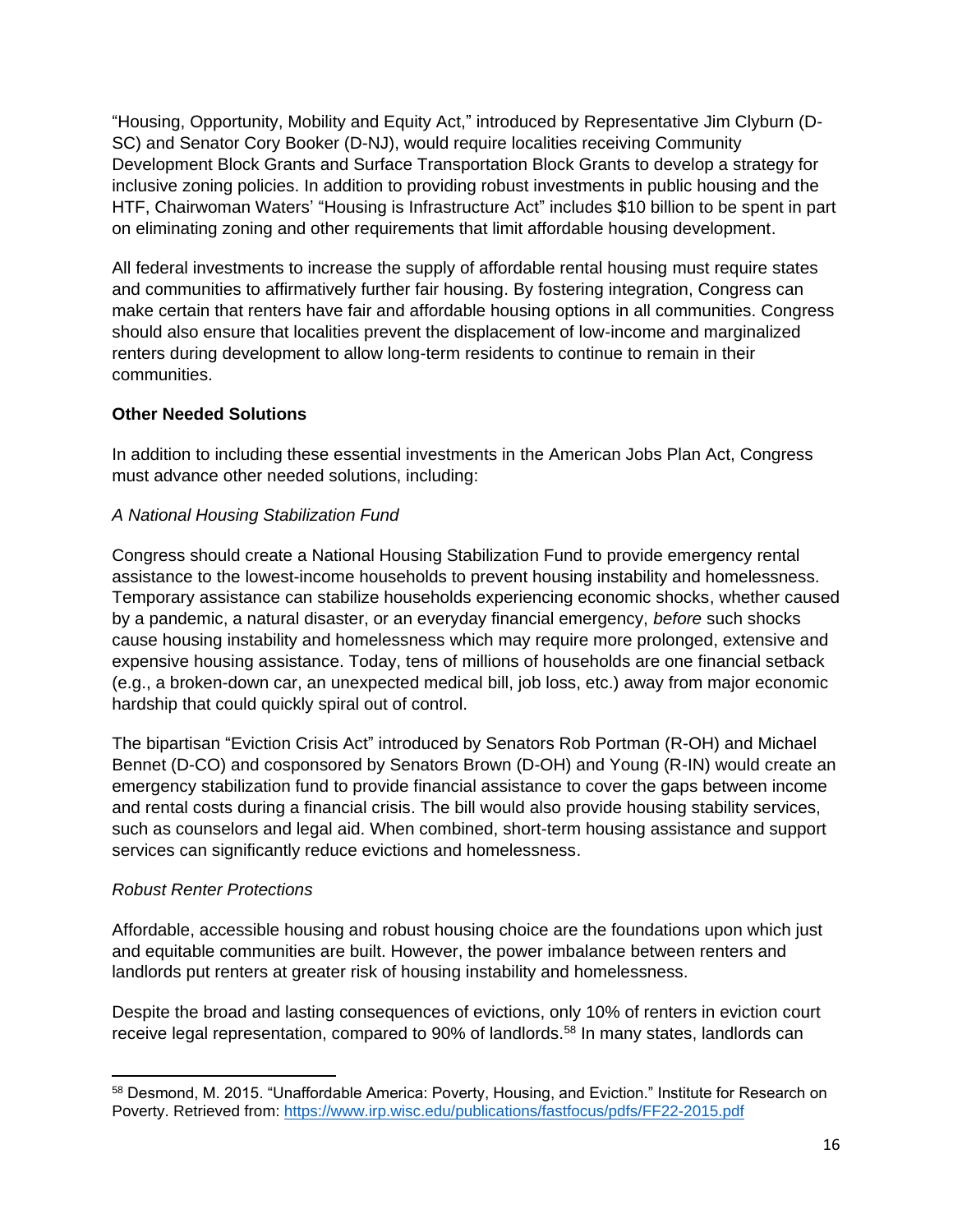evict renters for no reason, and there are no federal protections against arbitrary, retaliatory, or discriminatory evictions or other abusive practices by some landlords. Discrimination by some landlords against renters prevents households from effectively using federal, state, or local rental assistance, and is often a pretext for illegal discrimination against renters of color, women, and people with disabilities. Some landlords evict survivors of domestic or intimate partner violence because of the actions of their abusers, or refuse to rent to survivors, putting them at greater risk of housing instability and homelessness.

Congress should enact legislation to better protect renters. Establishing a national right to counsel would help more renters stay in their homes and mitigate harm when eviction is unavoidable. Banning credit reporting agencies from including eviction-related information after three years would stop evictions from following families for years. Creating "just-cause" eviction protections would ensure greater housing stability, particularly for survivors of violence. Prohibiting discrimination against source of income would help renters more effectively use federal housing assistance and help prevent other unlawful forms of discrimination.

### **The Case for Increased Federal Investments in Affordable Homes**

Investing in affordable housing solutions improves lives and saves the federal government money. Research clearly demonstrates that housing is inextricably linked to an array of positive outcomes in other sectors.

*Education:* Student achievement is maximized when students can go home to stable, affordable homes. Low-income children in affordable homes perform better on cognitive development tests than those in unaffordable homes. <sup>59</sup> Low-income students who are forced to change schools frequently because of unstable housing perform less well in school and are less likely to  $graduate,60$  and continual movement of children between schools disrupts learning for all students in the classroom because more time is required for review and catch-up work.<sup>61</sup> When affordable housing options are located in high-opportunity areas with low-poverty and economically diverse schools, they can dramatically lift the academic performance of lowincome students and narrow the achievement gap between them and their more affluent

```
https://www.tandfonline.com/doi/abs/10.1080/10511482.2014.899261
```
<sup>59</sup> Newman, S.J. & C.S. Holupka. 2015. *Housing Affordability and Child Well-Being.* Housing Policy Debate, 25(1), 116-151. Retrieved from

<sup>60</sup> Voight, A., Shinn, M., & Nation, M. 2012. *The Longitudinal Effects of Residential Mobility on the Academic Achievement of Urban Elementary and Middle School Students*. Educational Researcher, 41(9), 385-392. Retrieved from [http://journals.sagepub.com/doi/pdf/10.3102/0013189X12442239;](http://journals.sagepub.com/doi/pdf/10.3102/0013189X12442239) Cunningham, M., & MacDonald, G. 2012. *Housing as a Platform for Improving Education Outcomes among Low-Income Children*. Washington, DC: Urban Institute. Retrieved from: [http://www.urban.org/sites/default/files/publication/25331/412554-Housing-as-a-Platform-for-Improving-](http://www.urban.org/sites/default/files/publication/25331/412554-Housing-as-a-Platform-for-Improving-Education-Outcomes-among-Low-Income-Children.PDF)

[Education-Outcomes-among-Low-Income-Children.PDF;](http://www.urban.org/sites/default/files/publication/25331/412554-Housing-as-a-Platform-for-Improving-Education-Outcomes-among-Low-Income-Children.PDF) Fischer, W. 2015. *Research Shows Housing Vouchers Reduce Hardship and Provide Platform for Long-Term Gains Among Children*. Washington, DC: Center on Budget and Policy Priorities. Retrieved from

<http://www.cbpp.org/sites/default/files/atoms/files/3-10-14hous.pdf>

<sup>61</sup> Cunningham, M., & MacDonald, G. 2012. *Housing as a Platform for Improving Education Outcomes among Low Income Children*. Washington, DC: Urban Institute. Retrieved from:

[https://www.urban.org/sites/default/files/publication/25331/412554-Housing-as-a-Platform-for-Improving-](https://www.urban.org/sites/default/files/publication/25331/412554-Housing-as-a-Platform-for-Improving-Education-Outcomes-among-Low-Income-Children.PDF)[Education-Outcomes-among-Low-Income-Children.PDF](https://www.urban.org/sites/default/files/publication/25331/412554-Housing-as-a-Platform-for-Improving-Education-Outcomes-among-Low-Income-Children.PDF)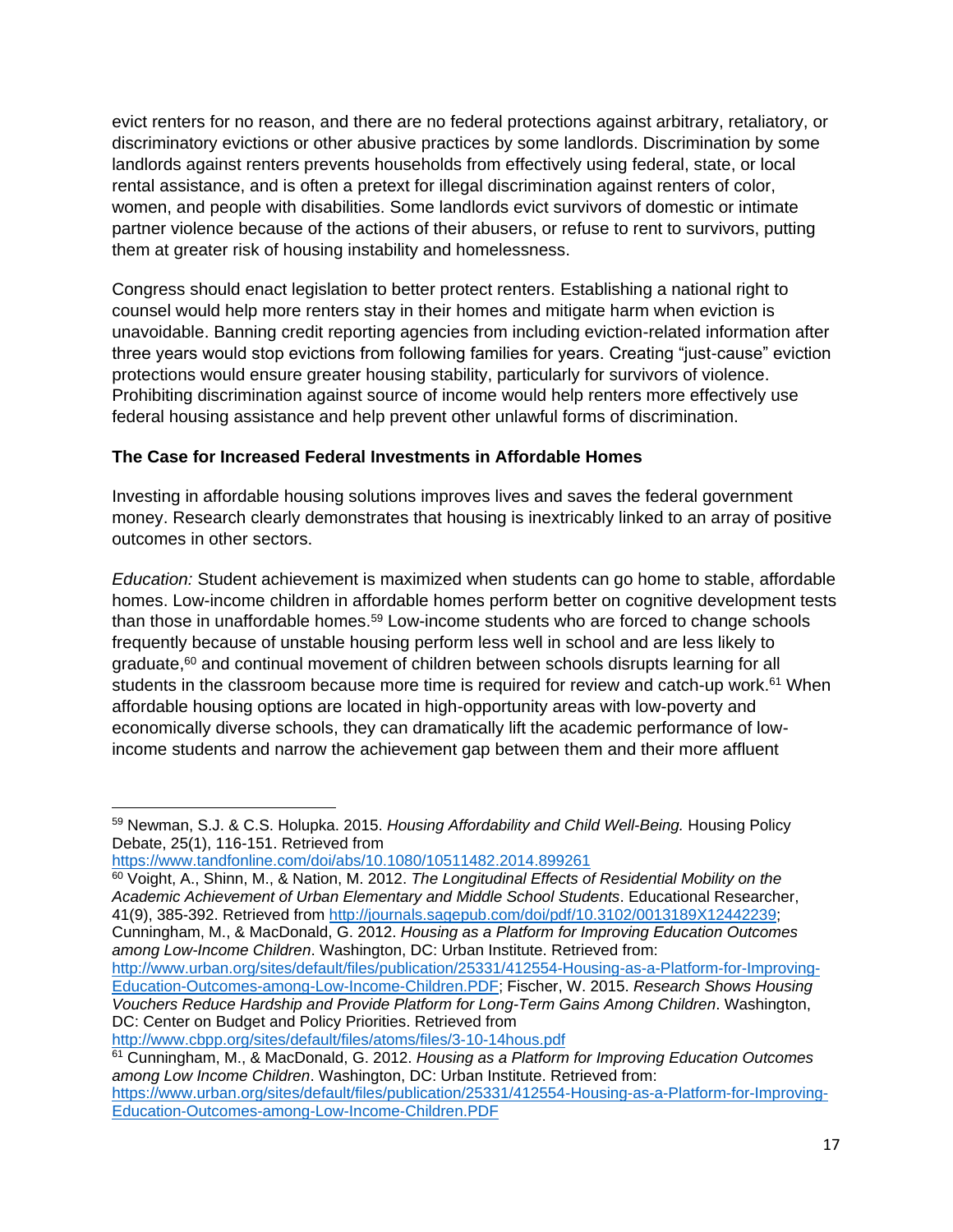peers.<sup>62</sup> Across the country, low-income families are priced out of the strongest schools; housing near high-performing public schools costs 2.4 times more than housing near lowperforming public schools.<sup>63</sup>

*Health:* Decent, stable, affordable homes are a major social determinant of health and are linked to better health outcomes throughout a person's lifespan. Children who experienced prenatal homelessness are 20% more likely to have been hospitalized since birth. Children who experienced post-natal homelessness are 22% more likely to have been hospitalized since birth.<sup>64</sup> In 2011, families living in unaffordable homes spent one-fifth as much on necessary healthcare compared to those in affordable housing.<sup>65</sup> When people have access to good affordable housing, primary care visits increase by 20%, ER visits decrease by 18%, and total Medicaid expenditures decrease by 12%.<sup>66</sup> Children's HealthWatch estimates that the U.S. will spend \$111 billion over the next ten years in avoidable healthcare costs because of housing instability. 67

*Racial Equity:* Affordable homes located in economically diverse neighborhoods can help reduce residential segregation and concentrations of poverty. Today, one in four Black families and one in six Latino families live in neighborhoods of concentrated poverty, compared to only one in 13 white families. A recent study by the Urban Institute found that if Chicago reduced its residential segregation just to the national median, incomes for African Americans would rise by \$2,982 per person per year, regional GDP would increase by \$8 billion, the homicide rate would decrease by 30%, residential real estate values would increase by \$6 billion, and 83,000 more adults would complete bachelor's degrees. 68

*Economic Mobility:* Affordable homes can also help children climb the income ladder as adults. Economist Raj Chetty and his team looked at low-income children whose families used housing vouchers to access affordable homes located in neighborhoods with lower poverty. These children were much more likely to attend college, less likely to become single parents, and more likely to earn more as adults. In fact, younger children who moved to lower-poverty neighborhoods with a housing voucher earned an average of \$302,000 more over their lifetimes

<sup>62</sup> Schwartz, H. 2010. *Housing Policy is School Policy.* Washington, DC: The Century Foundation. Retrieved from [https://tcf.org/content/commentary/housing-policy-is-school-policy/.](https://tcf.org/content/commentary/housing-policy-is-school-policy/)

<sup>63</sup> Rothwell, J. 2012. *Housing Costs, Zoning, and Access to High-Scoring Schools*. Washington DC: Brookings Metropolitan Policy Program. Retrieved from [https://www.brookings.edu/wp](https://www.brookings.edu/wp-content/uploads/2016/06/0419_school_inequality_rothwell.pdf)[content/uploads/2016/06/0419\\_school\\_inequality\\_rothwell.pdf](https://www.brookings.edu/wp-content/uploads/2016/06/0419_school_inequality_rothwell.pdf)

<sup>64</sup> Sandel, M., et. al. 2016. *Housing as a Healthcare Investment*. National Housing Conference and Children's HealthWatch. Retrieved from [https://www.opportunityhome.org/wp-](https://www.opportunityhome.org/wp-content/uploads/2018/02/Housing-as-a-Health-Care-Investment.pdf)

[content/uploads/2018/02/Housing-as-a-Health-Care-Investment.pdf](https://www.opportunityhome.org/wp-content/uploads/2018/02/Housing-as-a-Health-Care-Investment.pdf)

<sup>65</sup> Joint Center for Housing Studies of Harvard University. 2013. *The State of the Nation's Housing*. Retrieved from <http://www.jchs.harvard.edu/sites/default/files/son2013.pdf>

<sup>66</sup> Wright, B., et. al. 2016. *Health in Housing*. Center for Outcomes Research and Education. Retrieved: <https://www.enterprisecommunity.org/download?fid=5703&nid=4247>

<sup>67</sup> Poblacion A, Bovell-Ammon A, Sheward R, Sandel M, Ettinger de Cuba S, Cutts D, Cook J. 2017. *Stable Homes Make Healthy Families*. Children's HealthWatch Policy Action Brief. Retrieved from: <http://childrenshealthwatch.org/wp-content/uploads/CHW-Stable-Homes-2-pager-web.pdf>

<sup>68</sup> Pendall, R., Acs, G., & Trekson, M. 2017. *The Costs of Segregation*. Urban Institute and Metropolitan Planning Cancel. Retrieved:<https://www.metroplanning.org/work/project/33>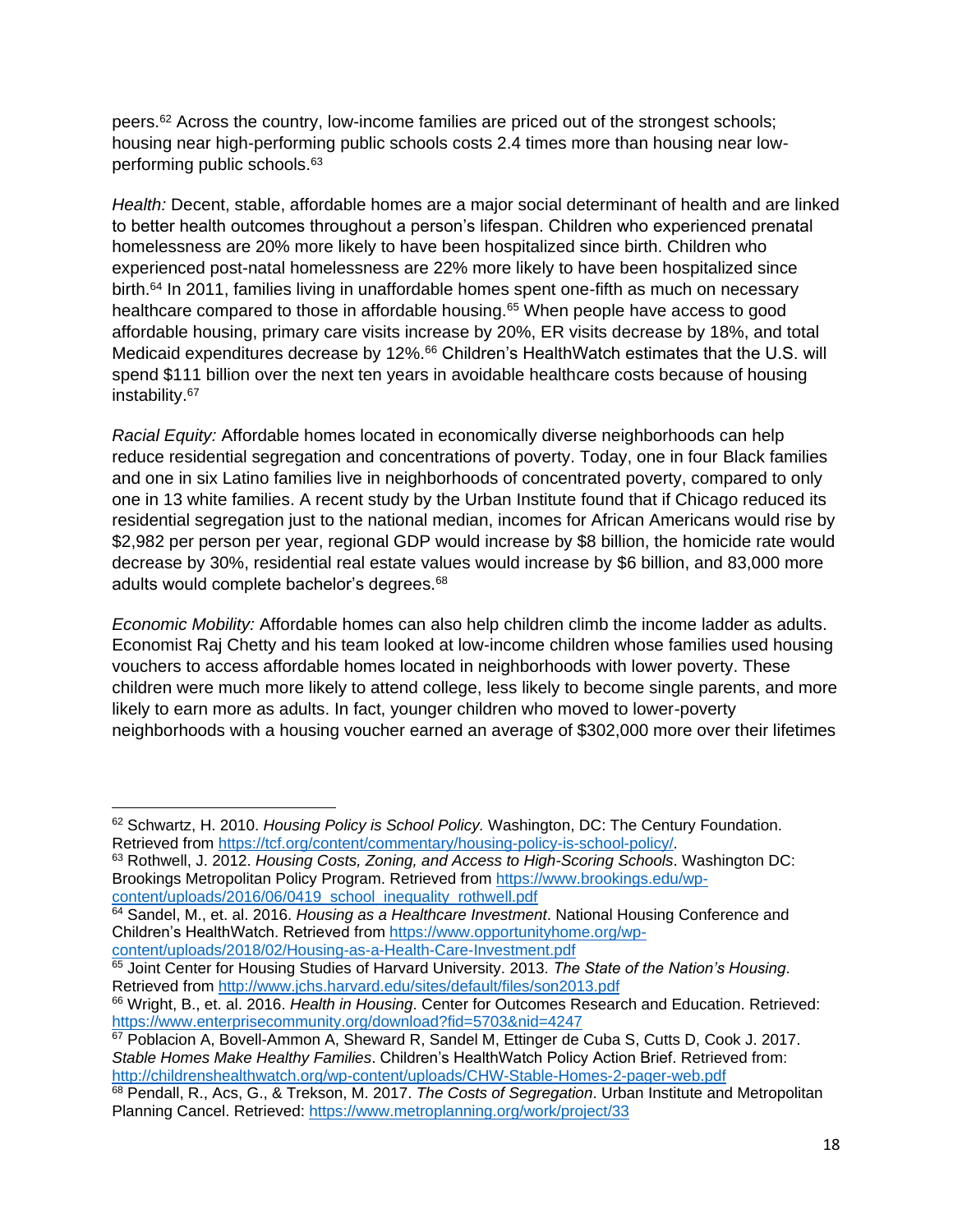compared to their peers in higher-poverty neighborhoods.<sup>69</sup> In 2015, the Children's Defense Fund modeled an expansion of the Housing Choice Voucher program and found that expanding these housing subsidies would reduce child poverty by 20.8% and lift 2.3 million children out of poverty.

*Economic Productivity:* Investments in affordable homes are a proven catalyst for economic growth, job creation, increased government revenue, and increased consumer spending. According to the National Association of Home Builders, building 100 affordable homes generates \$11.7 million in local income, 161 local jobs, and \$2.2 million in taxes and other revenues for local government. The high costs of housing are limiting opportunities for people to increase their earnings, which, in turn, slow GDP growth. Researchers estimate that GDP growth between 1964 and 2009 would have been 13.5% higher if families had better access to affordable homes. This GDP increase would have meant a \$1.7 trillion increase in income, or \$8,775 in additional wages per worker.<sup>70</sup>

*Food Security:* When rent eats up an already limited paycheck, low-income families have fewer resources to buy adequate and nutritious food. Low-income families living in affordable homes experience greater food security and their children are 52% less likely to be seriously underweight compared to those who are cost-burdened by rent.<sup>71</sup>

*Criminal Justice:* Individuals transitioning out of the criminal justice system face many housing obstacles and are vulnerable to homelessness. They need good places to call home so they can reconnect with society and rebuild their lives. Formerly incarcerated individuals who find stable affordable housing are less likely to go back to jail than those who do not.<sup>72</sup>

*Veterans:* After serving our country, veterans need access to decent, stable, affordable homes so they can thrive in the neighborhoods they swore to defend. Rental assistance for veterans has proven highly effective in dramatically reducing veteran homelessness, but there remains significant unmet need.<sup>73</sup>

The evidence is abundantly clear that being able to afford a decent home in the neighborhood of one's choice is a prerequisite for opportunity in America. The promise of better health, racial

<https://www.huduser.gov/portal/periodicals/cityscpe/vol15num3/ch3.pdf>

<sup>73</sup> Fischer, W. 2014. *Rental Assistance Helps More than 340,000 Veterans Afford Homes, but Large Unmet Need Remain*. Center on Budget and Policy Priorities. Retrieved from: [https://www.cbpp.org/research/rental-assistance-helps-more-than-340000-veterans-afford-homes-but-](https://www.cbpp.org/research/rental-assistance-helps-more-than-340000-veterans-afford-homes-but-large-unmet-needs)

[large-unmet-needs](https://www.cbpp.org/research/rental-assistance-helps-more-than-340000-veterans-afford-homes-but-large-unmet-needs)

<sup>69</sup> Chetty, R., Hendren, N., & Katz, L. 2015. *The Effects of Exposure to Better Neighborhoods on Children: New Evidence from the Moving to Opportunity Experiment*. Cambridge, MA: National Bureau of Economic Research. Retrieved from [http://www.nber.org/mtopublic/final/MTO\\_IRS\\_2015.pdf.](http://www.nber.org/mtopublic/final/MTO_IRS_2015.pdf)

<sup>70</sup> Moretti, E. & Hsieh, C. 2015. *Housing Constraints and Spatial Misallocation*. American Economic Journal: Macroeconomics. Retrieved from

[https://www.nber.org/system/files/working\\_papers/w21154/w21154.pdf](https://www.nber.org/system/files/working_papers/w21154/w21154.pdf)

<sup>71</sup> Children's HealthWatch and Medical-Legal Partnership of Boston. 2009. *Rx for Hunger: Affordable Housing*. Retrieved from:<https://www.issuelab.org/resources/5379/5379.pdf>

<sup>72</sup> Fontaine, J. 2013. *The Role of Supportive Housing in Successful Reentry Outcomes for Disabled Prisoners*. Cityscape: A Journal of Policy Development and Research, 15(3). US Department of Housing and Urban Development. Retrieved from: